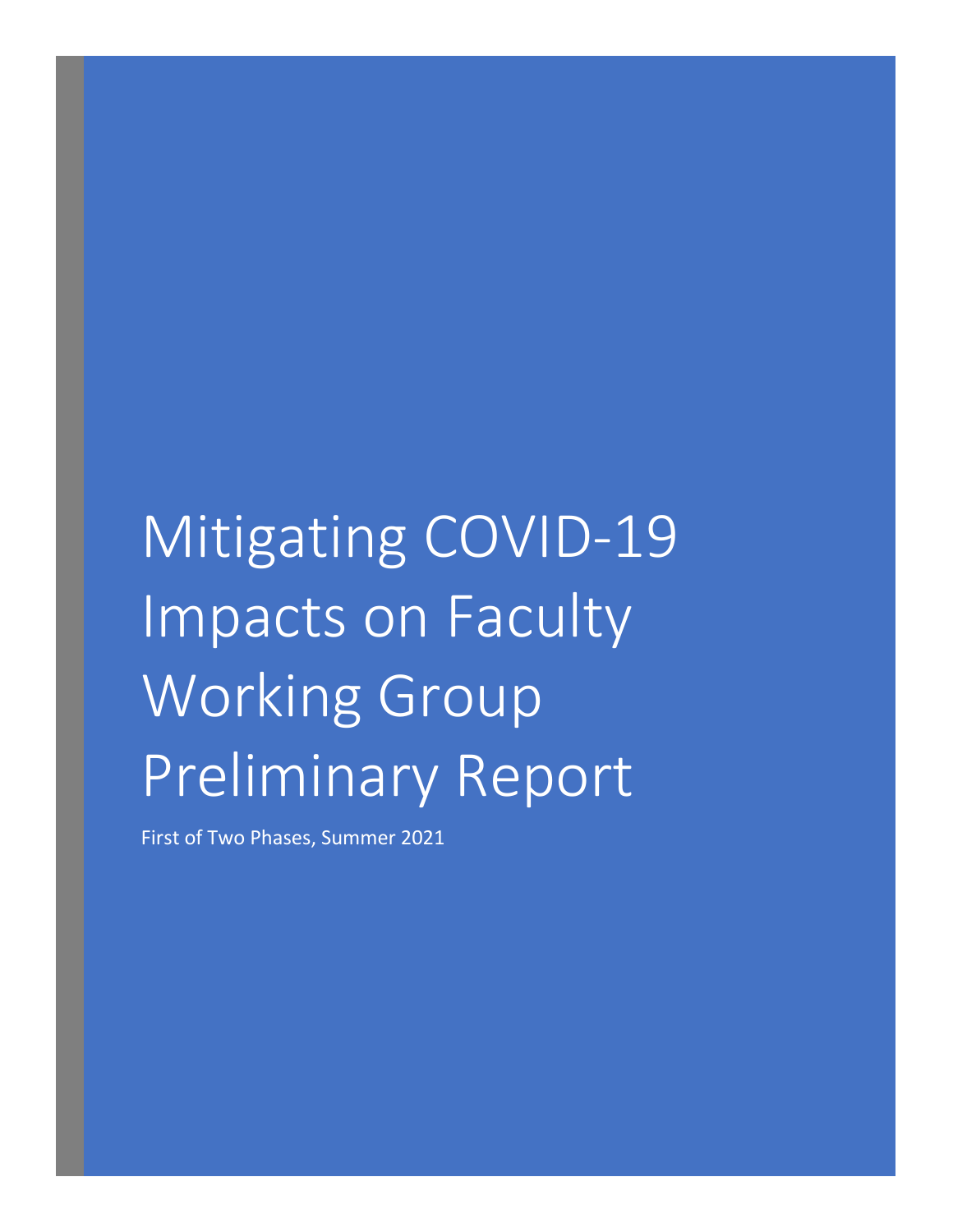# Executive Summary

On January 26, 2021, the Academic Council wrote President Drake with recommendations on mitigating COVID-19 impacts on faculty advancement, morale, work-life balance, and dependent care responsibilities. In response, President Michael V. Drake requested that Provost Michael T. Brown form the Mitigating COVID-19 Impacts on Faculty Working Group (MCIF-WG), formalized on April 29, 2021 with the appointment of 17 members (see roster in appendix four). The MCIF-WG was charged with the review and prioritization of fifteen "immediate" and six "long-term" recommendations from the Academic Council (AC), the assessment of actions already taken by campuses to mitigate COVID-19 impacts on faculty, and advising UCOP on data and metrics to help UC define the issues UC is facing as a result of COVID-19 and track the progress UC makes in addressing them.

The focus of the MCIF-WG in early meetings was on the assessment of actions already taken by campuses and the prioritization of AC recommendations. The goal in prioritizing the recommendations was to identify actions the University system and campuses could take swiftly in Fall 2021 to respond to areas the MCIF-WG members viewed as being of greatest concern to faculty across the system. MCIF-WG members ranked the AC recommendations according to priority level (high, medium, or low), deliberately narrowing its focus on proposing actions to address the three Academic Council recommendations members ranked as highest priority. It took this approach with the objective of enabling the University system and campus leadership to act swiftly on a few of the most pressing and timely areas of concern: academic review and appraisal, funding for research recovery, and campuslevel funding to support approved teaching duty modifications. This initial report focuses on these areas so that campuses have options immediately available to them for the 2021-2022 academic year. A second and final report will be issued by spring 2022.

#### *Highest Priority Academic Council Recommendations*

MCIF-WG members identified three AC recommendations that were clear outliers in the number of members that ranked each as high priority: recommendations four, eleven, and three. AC recommendation number four, relating to academic review and appraisal, asks campuses to "adjust expectations for promotions and merit advances to conform to Achievement Relative to Opportunities (ARO) principles." ARO principles, as described in the recommendation, "enable merit and promotion reviews to evaluate candidates fairly based on their individual review-period professional accomplishments by taking into account unexpected or disruptive circumstances during that period that may have curtailed the candidate's normal ability to achieve expected outcomes." This recommendation also advises on COVID statements in file review, which are widely in use across all campuses but with variance in how faculty are instructed to employ them. AC recommendation numbers eleven and three request the creation of funding programs to recover from research losses and to provide campus-level support for approved teaching duty modifications whenever department resources fall short.

Subsequently, the MCIF-WG did a deep dive on these three AC recommendations and was able to identify actions that could be taken swiftly to address COVID-19 impacts for which faculty have expressed particular concern across the system. In identifying actions, members were cognizant of how campuses differed with respect to culture, local priorities, resource levels, and in programs or measures that had already been enacted.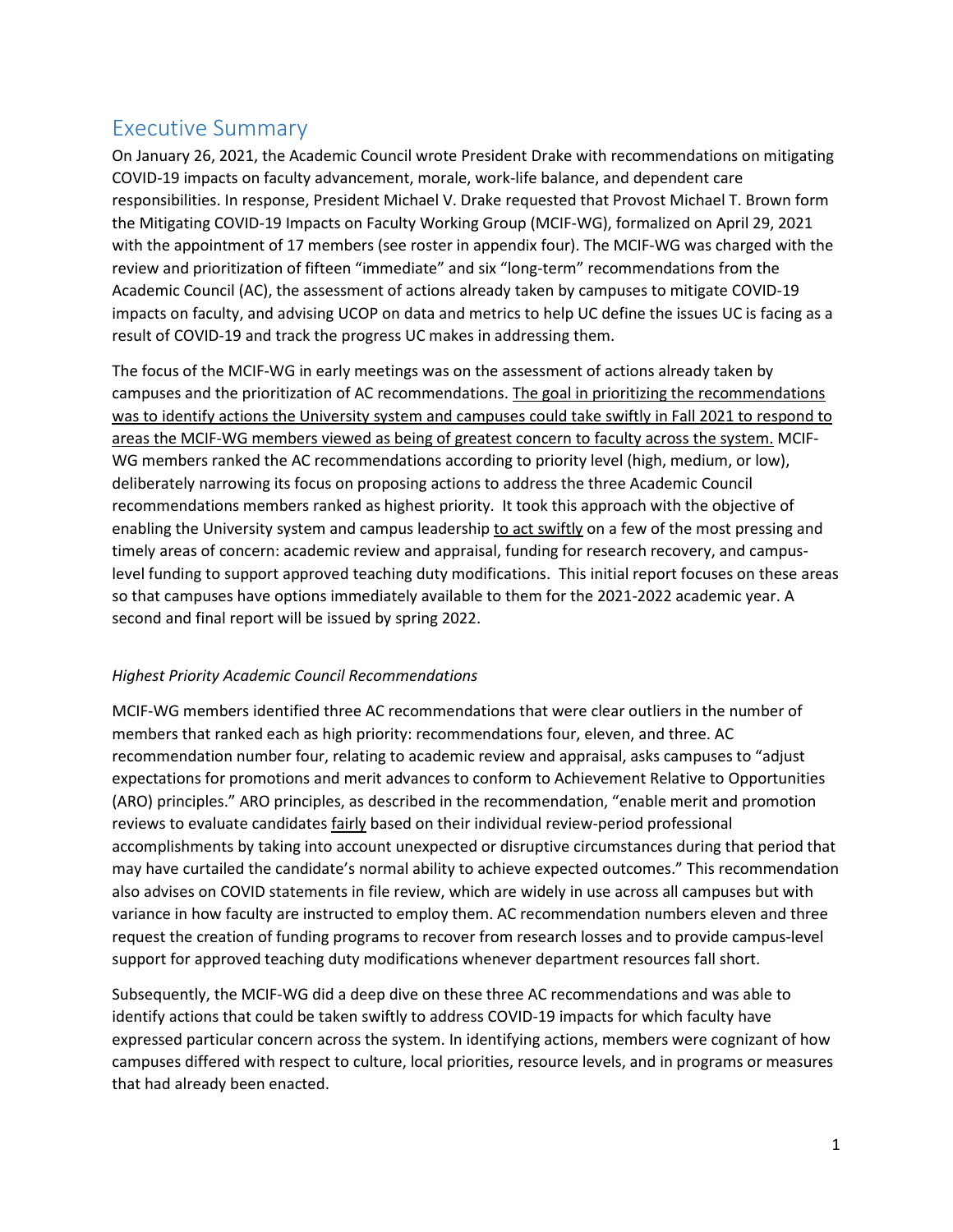#### *MCIF-WG Recommendations Developed in Response to AC Recommendations*

With these differences in mind, the MCIF-WG organized identified actions into three separate recommendations for campuses to implement in response to the three highest-priority AC recommendations and included options to enable campus flexibility based on their circumstances. Providing options is designed to balance the need for campus flexibility and producing substantive and equitable outcomes that would address COVID-19 impacts on faculty across all campuses. MCIF-WG recommendations are summarized below, but can be found in more detail on pages 14 - 20. See also diagram on page three for a visual on how MCIF-WG recommendations relate to the three highest priority AC recommendations. For clarity, the report distinguishes between Academic Council recommendations and the subsequent Working Group recommendations by the acronyms "AC" and "MCIF-WG."

**MCIF-WG Recommendations One and Two** aim to address AC recommendation number four regarding academic review (see pages 14 - 17). MCIF-WG Recommendation One requests that all campuses rebrand COVID impact statements as a "COVID Opportunities and Challenges Statement" and ensure that the use of COVID statements in file review adhere to best practices identified by the MCIF-WG. If not already doing so, it requires campuses to draft language on how departments are to interpret and apply ARO principles and to incorporate department-level statements into the file review process to be used as a means to benchmark performance across disciplines. It also requests that campuses provide guidance to faculty reviewers who submit letters to a candidate's file. Reviewers should consider the candidate's performance in light of COVID impacts as well as the candidate's noteworthy contributions during the review period.

MCIF-WG Recommendation Two recognizes that some campuses have relied more on the file review deferral process while others have actively encouraged faculty to submit files with an understanding that they would be holistically reviewed using ARO principles. It provides campuses with two options based on the scenario that best matches current campus practices. For campuses relying heavily on the file deferral process, the WG recommends that they commit to retroactive pay and advancement for qualifying faculty. Because of the cascading effects of the pandemic on faculty careers, the WG agreed that these measures should be in effect for *five* years.

**MCIF-WG Recommendation Three** seeks to address AC recommendation numbers eleven and three. It asks campuses to implement funding programs for research recovery (including larger and smaller scale research activities) and to provide campus-level funding for approved teaching duty modifications that can be sustained or expanded over five years. This MCIF-WG recommendation offers options based on campus resource constraints (see pages 18 – 20). Eligibility for these programs would be open to all faculty. At the minimum, the most resource-constrained campuses should have a modest centrally managed *need-based* grant program in place. For moderately resource-constrained campuses, the WG asks that a centrally managed *application-based* funding program be established with a set range of award amounts that can be used for either approved teaching duty modifications or research recovery. Campuses that are least resource constrained should have one centrally managed independent funding program for research recovery with more sizable grants that faculty can apply for as well as a separate program for campus-level funding to support teaching duty modifications, with funds being distributed and managed at the school level.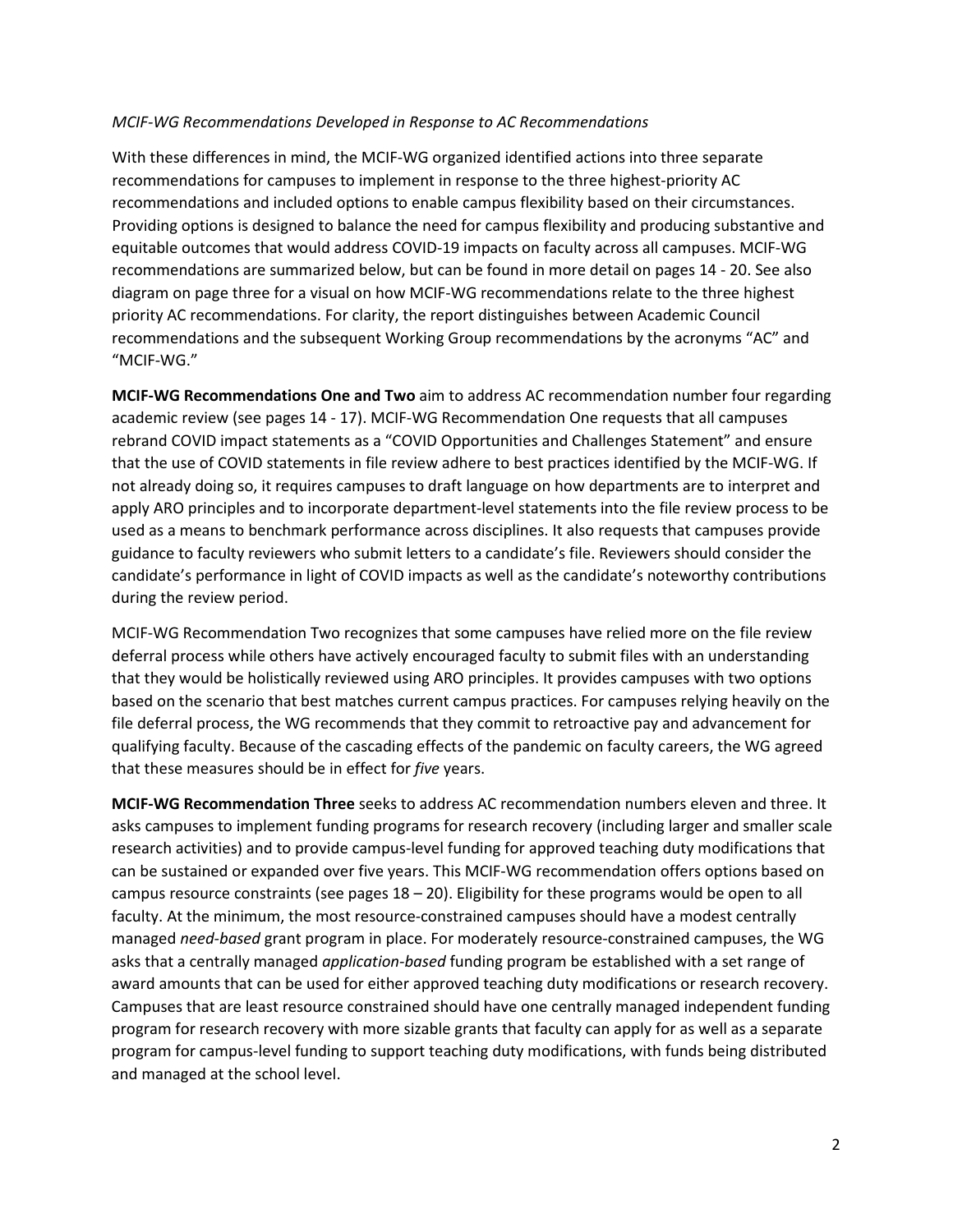#### *Conclusion*

The MCIF-WG is reconvening to further consider the other 18 Academic Council recommendations that are similarly substantive. Some of the other 18 AC recommendations have links to the three being addressed herein, so the WG may identify other actions that would further refine the implementation of the MCIF-WG recommendations proposed in this preliminary report.

The WG recognizes that the system and campuses both continue to face resource constraints, but views costs associated with the highest-ranked recommendations as having sufficient importance to warrant prioritizing the identification of funds that can be allocated to these purposes. It encourages leadership to seriously consider the three MCIF-WG recommendations put forward on pages 14 - 20 with associated options and how these can be implemented, or in the case of campuses that have already taken some of these actions, how programs can be sustained or expanded for up to five years.

**Summary of MCIF-WG recommendations and their relationship to the top-ranked high priority Academic Council recommendations. See pages 14 - 20.**

**Academic Council**  ecommendations **Recommendations** Academic Council  $\overline{\alpha}$ 

**AC Recommendation 4** Adjust expectations for promotions & merit advances to conform to "Achievement Relative to Opportunities" principles (with COVID impact statement).

**AC Recommendation 11** Extend campus funding mechanisms for research recovery to impacted faculty, including for costs related to graduate and postdoc support.

**AC Recommendation 3**

Establish campus-level funding to support approved teaching duty modifications whenever department resources fall short.

ations **Recommendations** Recommend

**Associated MCIF -WG** 

Associated

O

MCIF-W

*Academic Review and Appraisal* 

#### **MCIF-WG Recommendation One**

All campuses should ensure COVID statements adhere to best practices identified by the MCIF-WG and require department-level statements.

#### **MCIF-WG Recommendation Two**

Each campus should select Recommendation Two Option A or B based on whether it has promoted file review deferral or has encouraged file submission to align with "Achievement Relative to Opportunities" principles (see pages 14 - 17 to review MCIF-WG recommendations and options).

#### *Funding Programs*

#### **MCIF-WG Recommendation Three**

Each campus should select Recommendation Three Option A, B, or C, which ask campuses to implement funding programs commensurate with campus resource levels and that are designed to be sustainable or to expand over five years (see pages 18 - 20 to review MCIF-WG recommendations and options).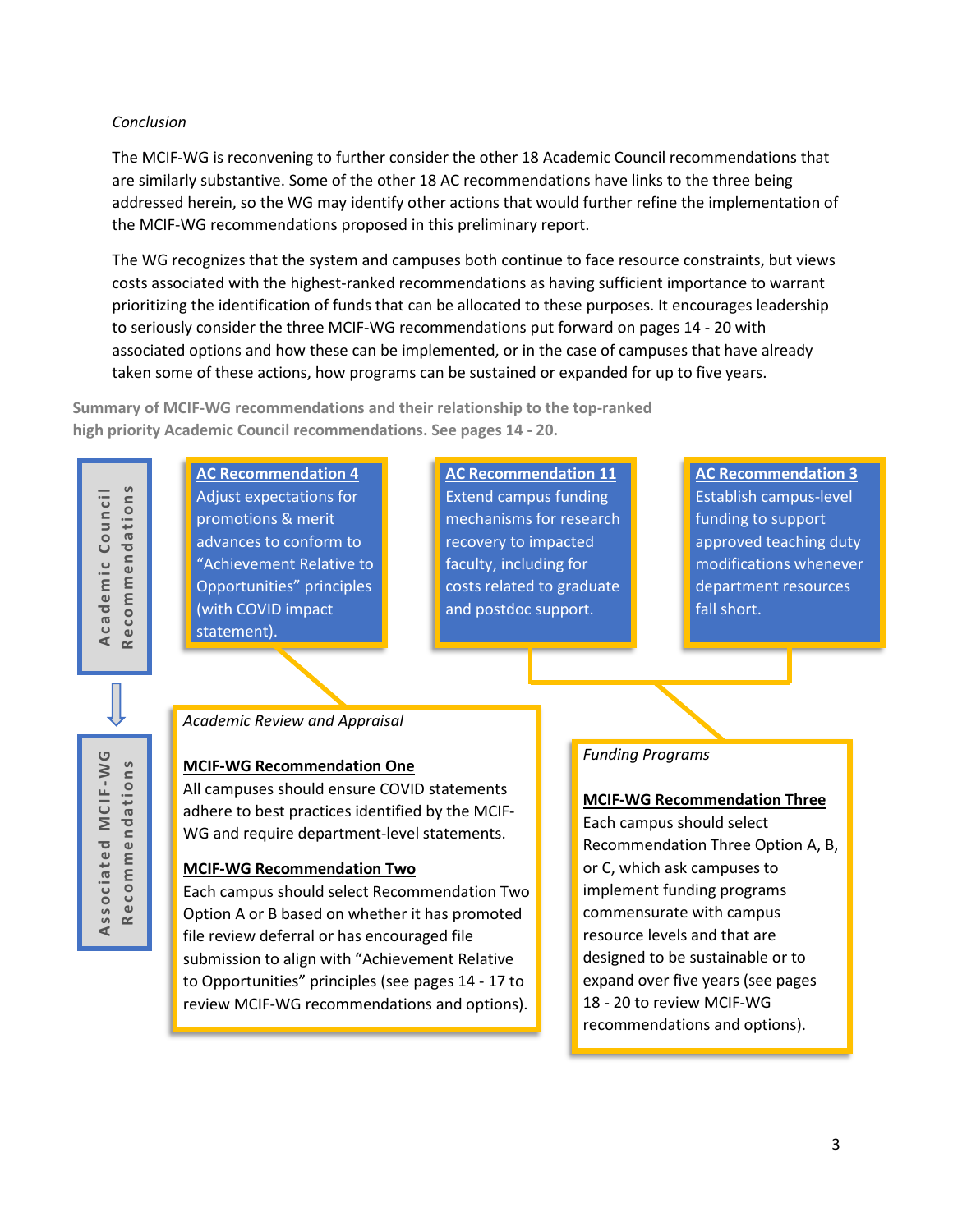# I. Introduction

In March 2020, under the direction of governing authorities and with the counsel of public health officials, the University of California suspended onsite operations of all affiliated locations in response to the novel coronavirus, with appropriate exceptions for locations and staff performing health-related or other essential functions. These shelter-in-place orders continued to varying degrees through the end of 2020 and most of 2021. They played an important role in controlling the spread of COVID-19, keeping hospitals and other health centers from becoming overextended, and protecting the health and safety of everyone, particularly vulnerable populations.

In the face of pandemic-related challenges, the University had to be exceptionally adaptive in advancing the three pillars of its mission in teaching, research, and public service, even as campus resources dwindled from normal levels. Faculty were on the forefront of the changes necessitated by COVID-19 and profoundly felt its impacts in their work and personal lives, with disparate impacts based on gender and race. Many faced increased dependent care responsibilities and some were directly affected by the virus or saw their loved ones suffer from it.

Even so, faculty made a dramatic pivot to conducting instruction remotely with minimal preparation for new instruction media. As labs and other research facilities were closed, many had to absorb resulting sunk costs, literally as well as in time and energy devoted to research outcomes that could not be fully brought to fruition. With the new challenges presented by COVID-19, there were no shortages for service opportunities and many faculty during this time devoted limited time and energy to implementing new practices in response to rapidly changing developments, demonstrating an admirable commitment on holding the University to its standards of excellence.

One of these service initiatives began in 2020, led by the University Committees on Faculty Welfare (UCFW) and on Affirmative Action, Diversity and Equity (UCAADE). These Committees, chaired by Shelley Halpain and Javier Arsuaga, respectively, recognized early that any impact COVID-19 would have on faculty whether with regard to career advancement, morale, work-life balance, or increased dependent care responsibilities could have a commensurate long-term impact on the University's capacity to produce desired outcomes in teaching, research, and service as well as in diversity and equity goals.

On January 26, 2021, Academic Council (AC) Chair Mary Gauvain, in a letter to President Michael V. Drake, endorsed a separate letter jointly drafted by UCFW and UCAADE that included fifteen shorterterm recommendations to mitigate against the direct impacts COVID-19 had on faculty and six longerterm recommendations that look at how the COVID-19-era could serve as a catalyst "to strengthen the values of the UC…and to make the UC 'the employer of choice' for world class academics." President Drake's response was to call for the organization of a working group comprised of Academic Senate representatives and campus leaders to address the AC recommendations.

The Mitigating COVID-19 Impacts on Faculty Working Group was instituted when Provost Michael T. Brown appointed Working Group members on April 29, 2021, with Provost and Executive Vice Chancellor Mary Croughan and Academic Council Vice Chair (now serving as Chair) Robert Horwitz as Co-Chairs. The following preliminary report details the activities of the Working Group in the Summer of 2021 and puts forward three MCIF-WG recommendations to address three AC recommendations, providing faculty across the system with the tools and conditions necessary to continue and elevate the University of California's trajectory of excellence.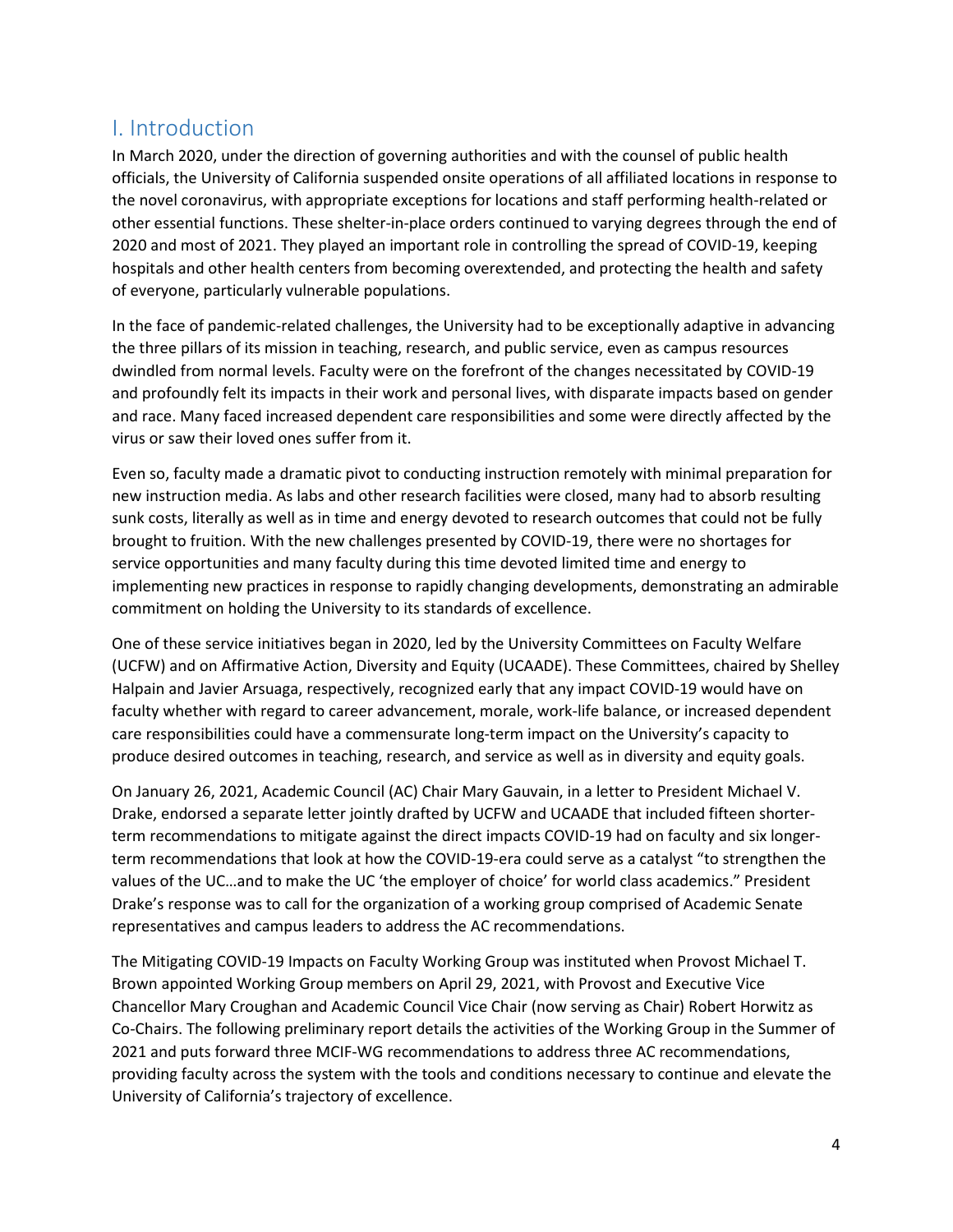# II. Background

As prefaced in the introduction, the Mitigating COVID-19 Impacts on Faculty Working Group (MCIF-WG) originated at President Michael V. Drake's request, which was informed by the Academic Council, the UCFW, and the UCAADE. UC Provost Michael T. Brown issued appointment letters to selected members in April, forming the Working Group, which was shortly followed by the Working Group's Charge in May 2021. The Co-Chairs of the MCIF-WG are Provost and Executive Vice Chancellor Mary Croughan and Academic Council Vice Chair Robert Horwitz.



#### The Charge

The Charge for the Senate Administration Mitigating COVID-19 Impacts on Faculty Working Group reflects the interests and concerns of all of the above stakeholders.<sup>[1](#page-5-0)</sup> Provost Brown specifically charged the MCIF-WG with the following:

- "Reviewing the fifteen 'immediate' and six 'long-term' recommendations…and advising on and prioritizing the specific actions that will mitigate the negative impact of COVID-19 on faculty, especially early-career faculty."
- "Preparing an inventory of actions already taken by campuses to mitigate the impact of COVID-19 on faculty…and [advising] UCOP whether actions are better addressed at a system-level or by the individual campuses."
- "Advising UCOP on data and metrics that will help UC define the issues UC is facing as a result of COVID-19 and track the progress UC makes in addressing them."

The Charge laid out a plan that would include two stages, the first to take place in the summer of 2021 and the second to take place in the following fall, and called for reports to be drafted for each stage with the final report being completed in December 2021. This is the preliminary report. It puts forward MCIF-WG recommendations with associated options that the WG proposes implementing immediately based on their review and prioritization of the AC recommendations, explains how the WG arrived at identified

<span id="page-5-0"></span> <sup>1</sup> Foundational documents, including the Charge, are included as appendices for reference.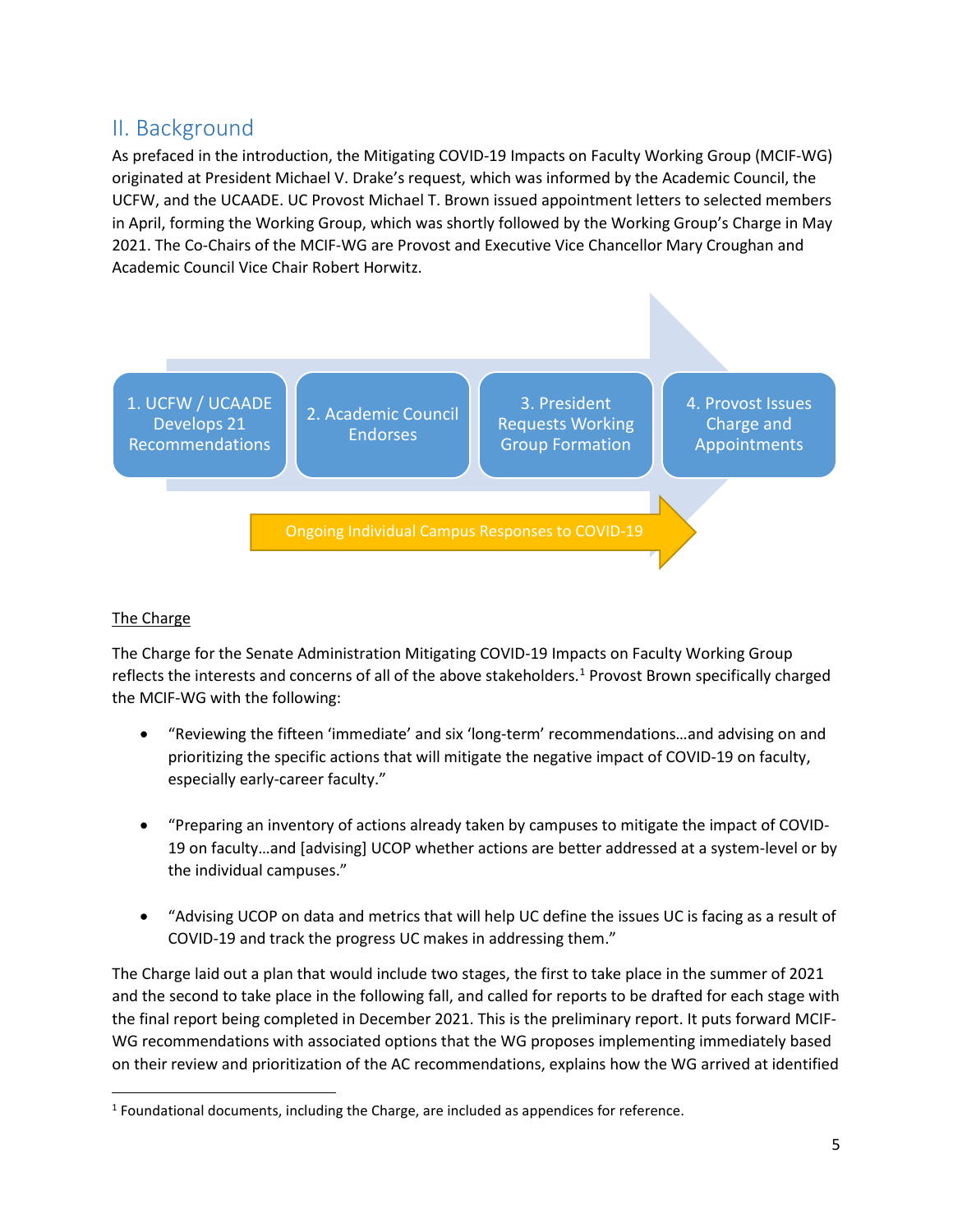actions, and provides an assessment of what has already been done either at the system or campus levels to address prioritized AC recommendations. Other key documents have been included as appendices, including:

- 1. Academic Council Endorsement of 21 Recommendations
- 2. President Michael V. Drake's Response to the Academic Council
- 3. The MCIF-WG Charge
- 4. MCIF Working Group Membership
- 5. UCAP Guidance for Review of Academic Personnel Impacted by the COVID-19 Pandemic
- 6. Draft Pandemic Sabbatical Credit Program Proposal
- 7. Campus Stakeholders

The focus of this preliminary report will be to address three AC recommendations the WG ranked as of highest priority with the intent to revisit 18 other recommendations when the members meet again in the fall. It was determined that prioritization of the recommendations was necessary in order to meet one of the Charge's objectives, which was to be able to begin implementation of some of the most needed actions swiftly. The three AC recommendations the WG ranked as top priority were:

| <b>Academic Council</b><br>Recommendation | <b>Description (abbreviated)<sup>2</sup></b>                                                                                                                                     |
|-------------------------------------------|----------------------------------------------------------------------------------------------------------------------------------------------------------------------------------|
| Four                                      | Adjust expectations for promotions & merit advances to conform to<br>Achievement Relative to Opportunities principles (with COVID impact statement)                              |
| <b>Eleven</b>                             | Extend campus funding mechanisms to impacted faculty for research recovery,<br>including costs related to graduate and postdoc support.                                          |
| <b>Three</b>                              | Establish campus-level funding whenever department resources fall short to<br>support approved teaching duty modifications, fostering recovery of lost<br>scholarly productivity |

The WG recognizes the cultural and organizational differences between each of the campuses, including differences in how each has responded to COVID-19 impacts on faculty to date, and has strived to build room for campus customization in how each approaches implementing the MCIF-WG recommendations. At the same time, the WG took into account the value of systemwide guidance in clarifying shared goals, maintaining consistency in application of policy across campuses, and ensuring that faculty across the system see areas of concern meaningfully and equitably addressed.

#### Methodology

As mentioned previously, the 21 recommendations developed by UCFW and UCAADE were categorized according to the estimated timelines needed for implementation. In their original letter to the AC, they wrote, "We have divided our…recommendations…into two parts to emphasize the need for (a) urgent and immediate action (in the time frame ranging from this month through the next two to five years); and (b) to initiate discussion on how the University of California may address critical, systemic challenges in order to create a University environment that values a diverse faculty and fosters equity

<span id="page-6-0"></span><sup>&</sup>lt;sup>2</sup> Recommendation descriptions have been modified from the original language for clarity and to comport with the how the MCIF-WG thought they should be implemented.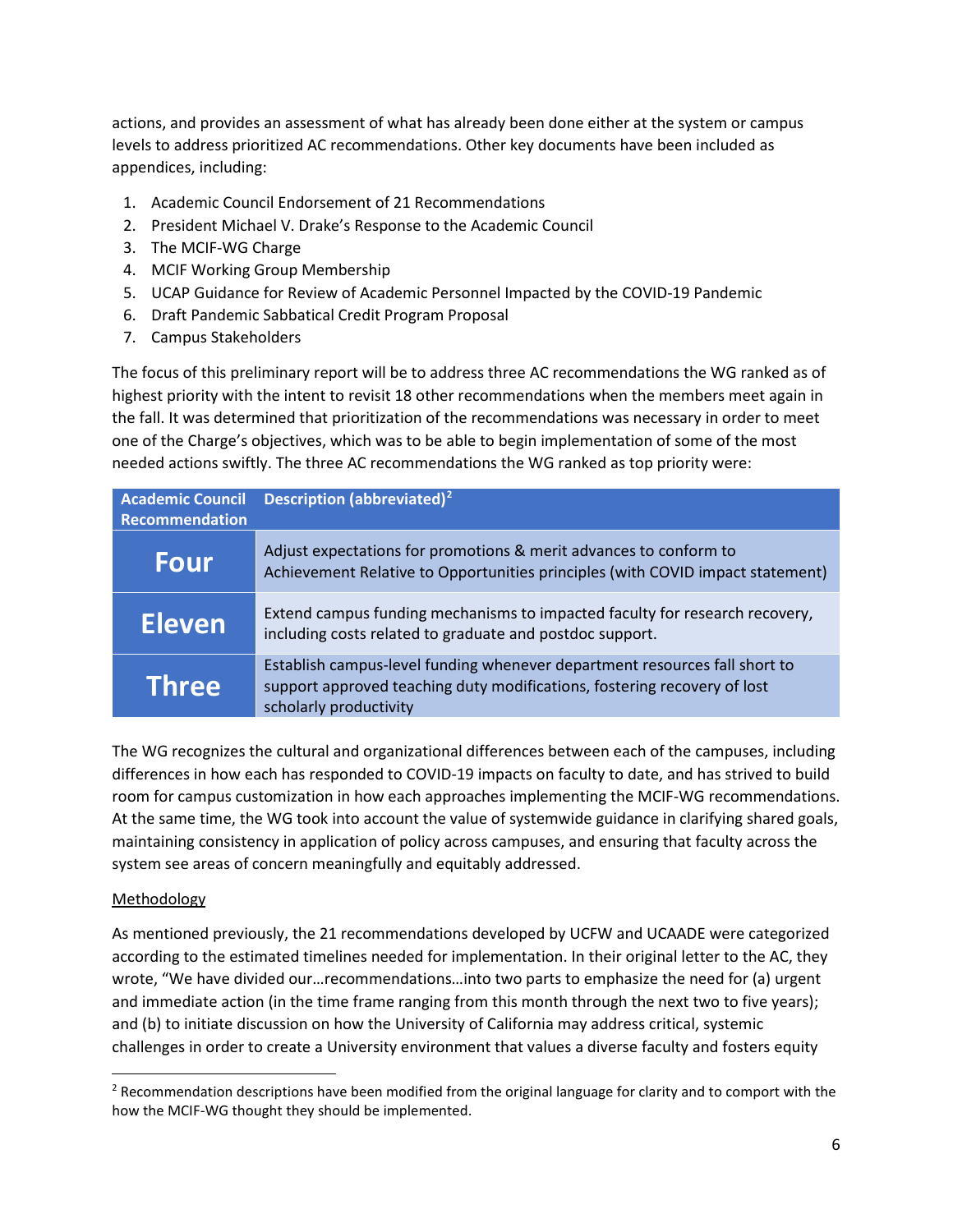and inclusion throughout its mission." Fifteen recommendations fell in the first category with six in the second.

Early on in the process, it was determined to focus the WG's attention on the first 15 shorter-term AC recommendations in this first stage given that one of the key objectives was to be able to implement actions swiftly in Fall 2021. The MCIF-WG is comprised of 17 members with representation largely balanced across all campuses. Campus representatives include both faculty and administrators, with faculty making up a slight majority in the WG.

The WG held three meetings over the course of June and July 2021 (June 4, June 25, and July 13). Prior to the first meeting, each WG member received a "recommendation matrix" template with the first fourteen shorter-term AC recommendations listed.<sup>[3](#page-7-0)</sup> UCOP acknowledged themes and interrelationships between the AC recommendations and grouped them accordingly. These themes related to academic performance review and appraisal, culture, equity, and funding.[4](#page-7-1) Instructions to WG members asked them to rank the priority level of the 14 recommendations as high, medium, or low, with limits on how many could be ranked at each priority level. Four recommendations were allowed to be ranked as high priority; five could be ranked as medium; and the remaining five recommendations would be ranked as low.

For each of the four recommendations WG members ranked as high priority, they were also asked to provide suggested actions that could be taken over the summer, in the fall, and through five years' time, as well as to explain the corresponding impact on their campus and challenges encountered in addressing the issue. WG members also indicated whether they considered each to be better addressed with a system or individual campus approach for each of the fourteen recommendations.

Another of the first steps UCOP took prior to the first meeting was to put out a request for information on the measures campuses had already taken to address COVID-19 impacts on faculty. All ten campuses responded with information that was insightful and useful in understanding the broader landscape, where there were similarities in approach and where there were differences, whether big or small.

The recommendation matrices submitted by the WG members combined with the campus action inventories the campuses submitted to UCOP Academic Affairs provided key information and perspectives that would serve to structure and inform the WG's kickoff meeting on June 4. For example, through analysis of the data matrices, UCOP Academic Affairs was able to determine which of the fourteen AC recommendations were highest-ranked in priority by most WG members. UCOP Academic Affairs was then able to assess these rankings in light of inventory actions reported by campuses to understand the extent to which these actions were able to address the recommendation or whether gaps existed that could warrant further action.

<span id="page-7-0"></span><sup>&</sup>lt;sup>3</sup> Recommendation fifteen was not included as it was taken as a given that it would be implemented and pertains more to evaluating the University's success in addressing COVID-19 impacts. It advises that "Chairs, Deans, University Administration, and appropriate Senate committees should frequently quantify and evaluate the success of these support measures & make adjustments as needed." It continues that system-wide Academic Personnel ought to…"gather data on the policies and programs and outcome measures, including metrics pertaining to gender, race, ethnicity, and LGBTQ identity."

<span id="page-7-1"></span><sup>4</sup> "Funding" recommendations included those that specifically advised where direct funding ought to be made available. Recommendations that could have implicit resource considerations were not included in this category.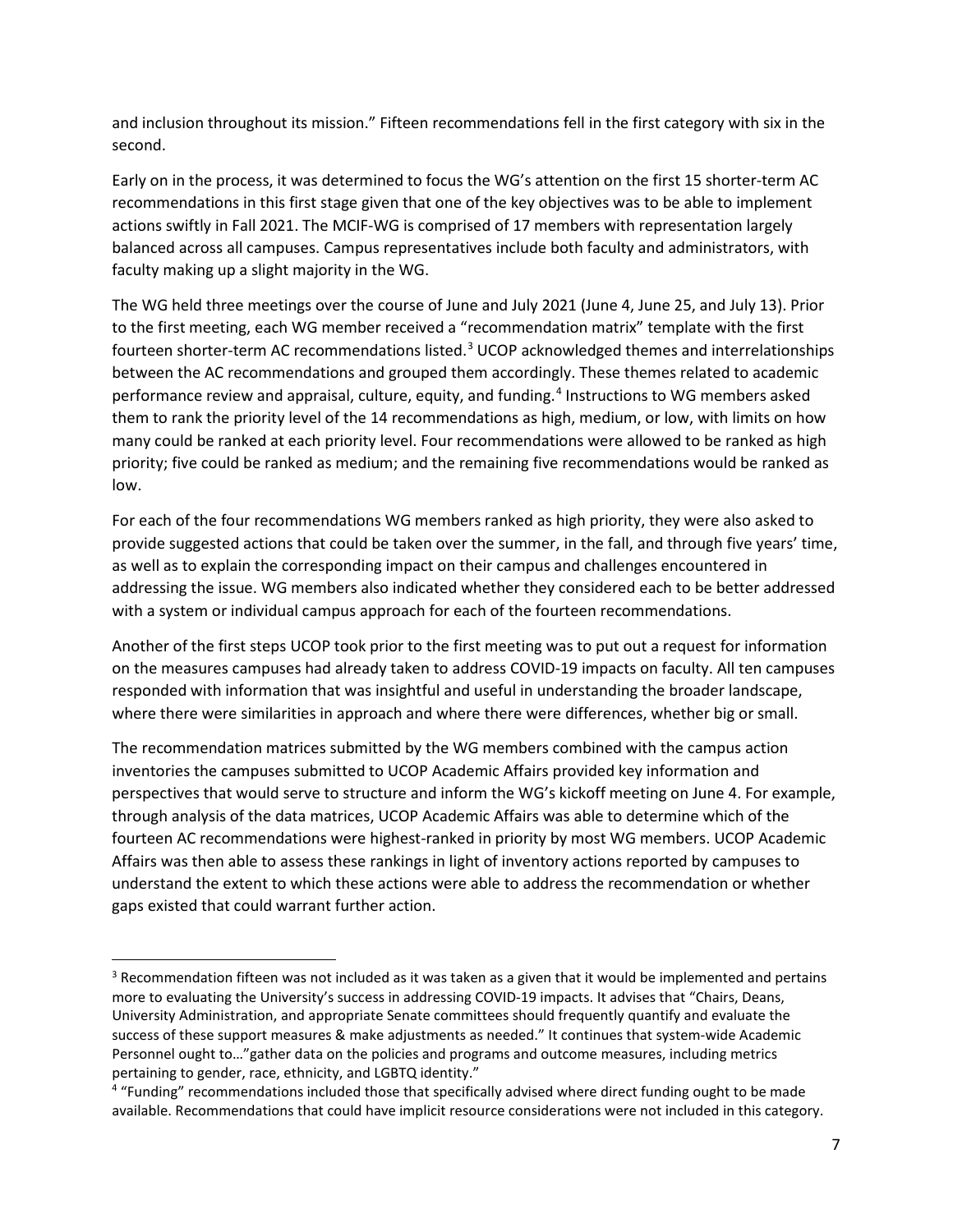The WG discussed these findings in the first meeting on June 4, 2021. As reported above, the discussion centered on AC recommendations that received the most "high-priority" rankings from WG members, with numbers four, eleven and three being clear outliers from how other recommendations were ranked.<sup>[5](#page-8-0)</sup> Based on this discussion, it was decided to dedicate the subsequent two WG meetings of this first stage to honing in on the highest priority recommendations, so that actions could be taken swiftly on these areas that members viewed as having a considerable effect on faculty at their campuses.

The June 25th meeting focused on AC recommendation number four, which relates to academic review and appraisal. The July 13th meeting focused on AC recommendation numbers eleven and three, which call for programs that provide funding for research recovery and funding for campus-level approved teaching duty modifications, respectively.

| Ħ          | <b>AC Recommendation Title</b>                                   | <b>Working Group Consensus</b> | Inventory <sup>6</sup> |
|------------|------------------------------------------------------------------|--------------------------------|------------------------|
| 4          | ARO-conforming promotion and merit<br>expectations               | 11 of 17 members               | <b>ALL CAMPUSES</b>    |
| <b>A11</b> | Campus funding mechanisms for<br>research recovery               | 10 of 17 members               | <b>SOME CAMPUSES</b>   |
|            | Campus-level funding for approved<br>teaching duty modifications | 8 of 17 members                | <b>SOME CAMPUSES</b>   |

#### Review of Highest Priority AC Recommendations

AC recommendation number four, discussed on June 25, was ranked as high-priority by the largest number of WG members (eleven out of seventeen ranked it as high). It calls for adjusting expectations for promotions and merit advances to conform to "Achievement Relative to Opportunities" (ARO) principles. As described in the full text of the recommendation, ARO principles "enable merit and promotion reviews to evaluate candidates *fairly* based on their individual review-period professional accomplishments by taking into account unexpected or disruptive circumstances during that period that may have curtailed the candidate's normal ability to achieve expected outcomes."

In the WG's subsequent meeting on July 13, AC recommendation numbers eleven and three were discussed. Recommendation eleven closely followed recommendation four in the number of WG members who viewed this as high priority with ten out of seventeen classifying it as such. Although recommendation three on campus-level funding for approved teaching duty modifications did not see a majority of WG members mark it as high-priority, it had the third largest consensus on prioritization and,

<span id="page-8-1"></span><span id="page-8-0"></span> <sup>5</sup> To a certain extent, top-ranked recommendations have a symbiotic relationship to others, such that if one of these is addressed in a meaningfully way, other actions could, by consequence, be taken on others. For example, addressing recommendation three which calls for campus-level funding to be made available for teaching duty modifications could then open the way for strengthening COVID-related Dependent Care Modified Duties programs and awarding additional sabbatical credits which are both associated with recommendation two.  $6$  This reflects how many campuses have taken action on each of the top-ranked recommendations (all, most, some, few), though more actions are needed to fully address the recommendations, including where all campuses have taken action. Since the WG's first meeting on June 4, campuses communicated new information and/or programs on recommendations which warranted modifying the inventory assessment from what was originally presented to the WG.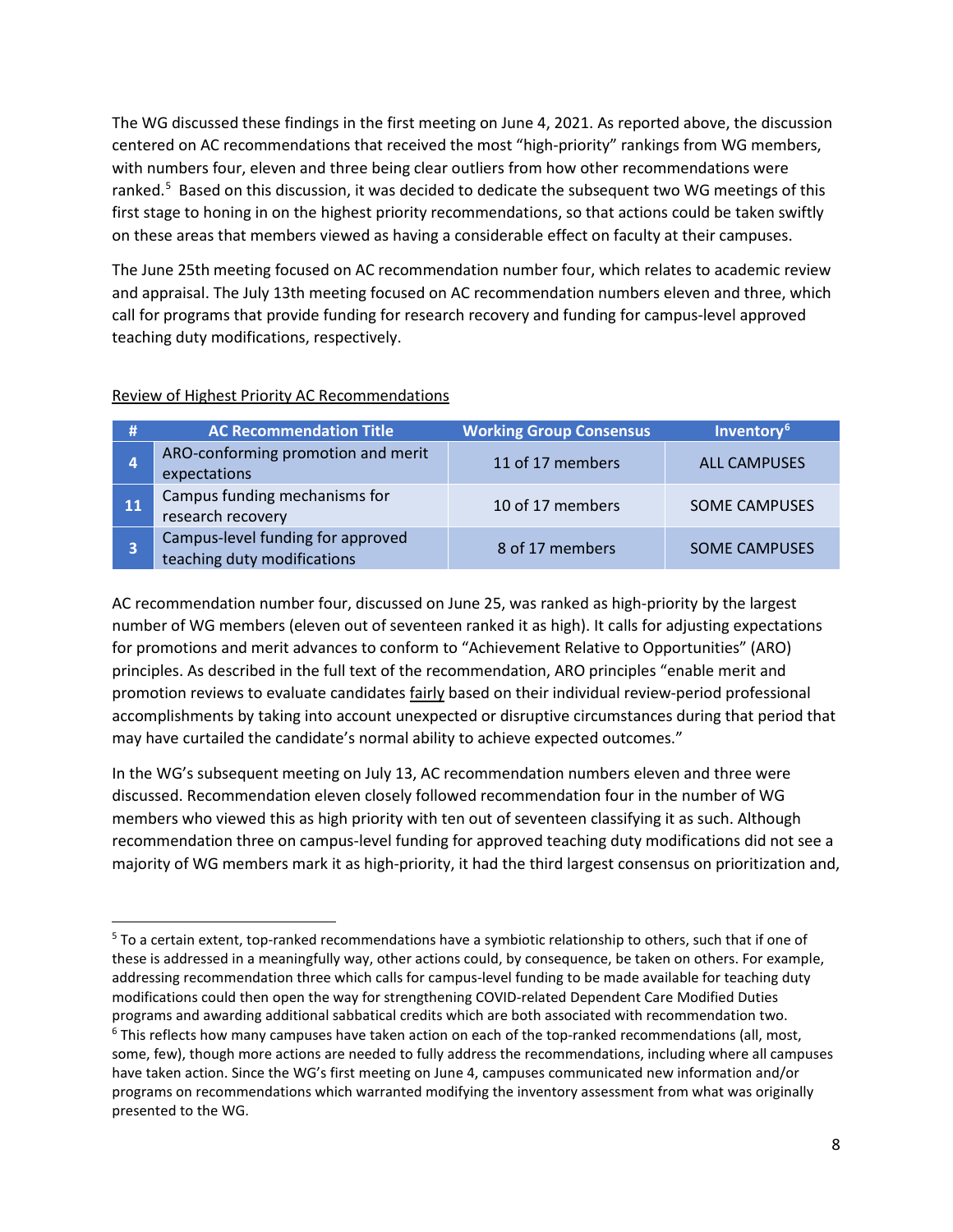as with four and eleven, could be seen as an outlier from other recommendations for which WG member prioritization was more broadly distributed.

When polled specifically on academic review and appraisal in the June 25 meeting, WG members were near unanimous in agreeing that these measures should continue for up to three to five years (versus one to two years). In the subsequent meeting on July 13 focused on funding for research recovery and campus-level funding for approved teaching duty modifications, the WG affirmed that the same timeline should be equally applicable for these and necessary funding should be budgeted into out-years. According to recommendation matrices submitted, a significant majority of WG members felt that there was a role for the system in addressing recommendation number four. A slight majority felt that there was a role for the system in recommendation numbers eleven and three, relating to funding programs. The recommendations the MCIF-WG identified reflect part of the role MCIF-WG members saw for the system, bringing campuses better into alignment with one another on foundational principles and practices.

#### *System and Campus Actions on Highest Priority AC Recommendations*

As indicated in the table above, all campuses have responded to the concerns in AC recommendation number four, though further actions are necessary to fully address the spirit of the recommendation as well as to provide for alignment and equity across the system. One step all campuses have taken has been to communicate to faculty on their intent to review academic personnel files holistically and in light of COVID-19 impacts. At the system-level, the University Committee on Academic Personnel (UCAP) also provided support for these actions in guidance that the Academic Council circulated with campus CAPs on April 1, 2021.<sup>[7](#page-9-0)</sup> The UCAP guidance provides targeted recommendations for CAPs, departments, and faculty on the academic review process. This guidance has provided campuses with a common reference point to help direct decision-making on the academic review process. However, it is also noted that "this is guidance and campus' policy/guidance would take precedence in case of conflict." This open-endedness is important for campus operational flexibility, but could also make it difficult to ascertain which elements of this guidance are ultimately adopted and to what extent policy and processes are equitable for faculty across all campuses.

In addition to communication to faculty on the holistic review of academic files, all campuses have provided individual faculty members with the option to include an individual statement in their file on how the pandemic has affected work during the performance period (commonly referred to in shorthand as a "COVID impact statement," and which the WG suggests be referred to in the future as a "COVID Opportunities and Challenges Statement"). However, campuses differ in instructions to faculty on the drafting of the statement and to what extent they take into consideration privacy concerns as well as the positive contributions faculty made in the COVID-era. As the WG anticipates the use of a COVID Opportunities and Challenge Statement in file review for up to the next five years, it will be important for some elements of these statements to be common across all campuses. For example, the development of a checklist consisting of stock language representative of common professional faculty situations could enable individuals to quickly select situations that pertained to them without divulging personal information. WG members agreed that faculty statements should not include personal

<span id="page-9-0"></span><sup>&</sup>lt;sup>7</sup> "Guidance for Review of Academic Personnel Impacted by the COVID-19 Pandemic", April 1, 2021.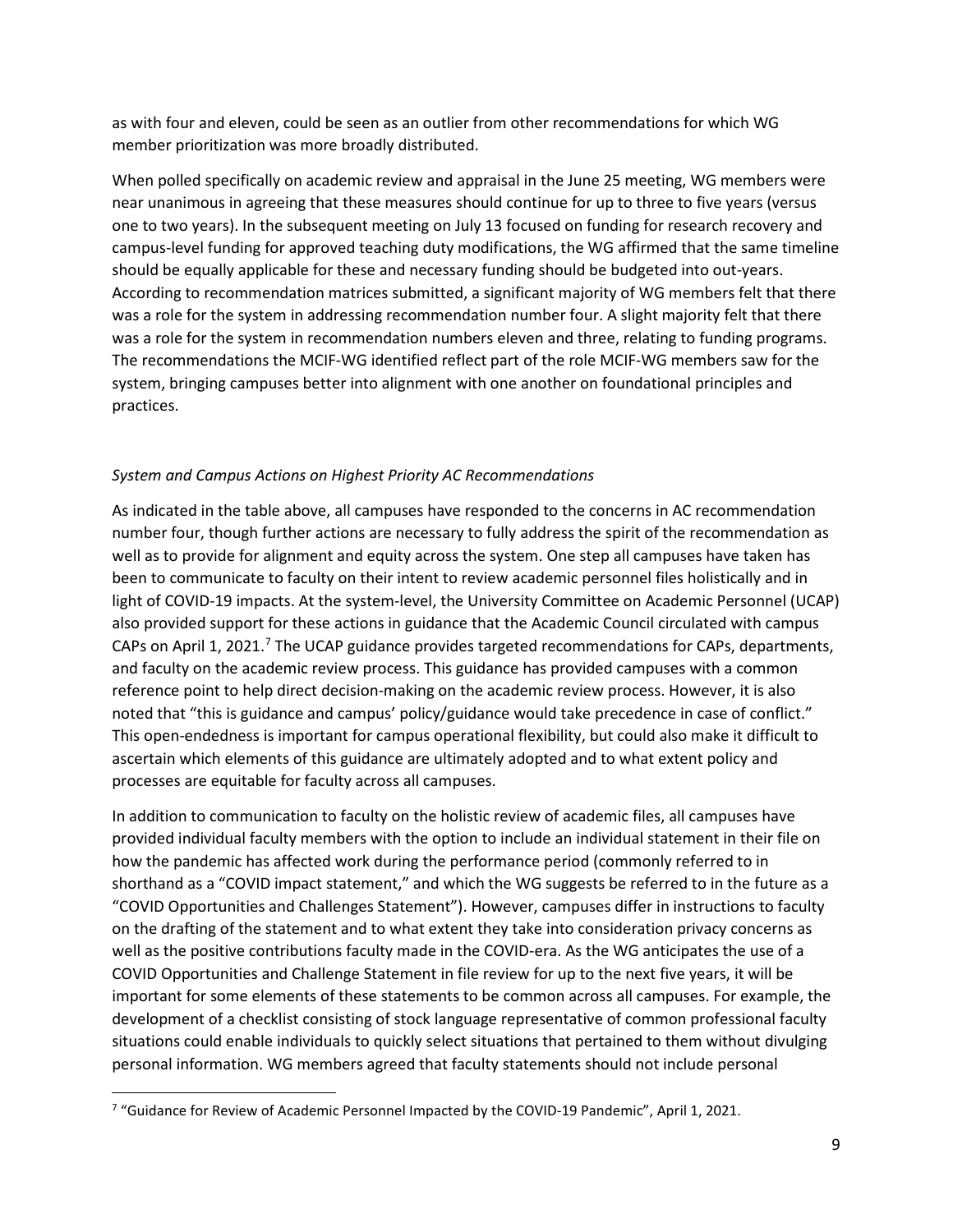information at all with a focus on how they were impacted and not why. Additionally, requesting positive examples of how faculty went above and beyond to contribute to the University's mission during this time has the potential to alter the tone of the performance narrative in a more optimistic direction. Beyond the two universal commonalities of holistic review and the opportunity to provide a statement, campuses differed in some important areas (see table below).

| <b>Review and</b><br><b>Appraisal Topic</b>                                         | <b>Differing Campus Practices</b>                                                                                                                                                                                                                                                                                                                              | <b>UCAP Guidance / Other Notes</b>                                                                                                                                                                                                                                                                                                                                 |
|-------------------------------------------------------------------------------------|----------------------------------------------------------------------------------------------------------------------------------------------------------------------------------------------------------------------------------------------------------------------------------------------------------------------------------------------------------------|--------------------------------------------------------------------------------------------------------------------------------------------------------------------------------------------------------------------------------------------------------------------------------------------------------------------------------------------------------------------|
| Deferrals as<br><b>Relating to</b><br><b>Compensation and</b><br><b>Advancement</b> | 1. Deferral with commitment to<br>retroactive pay<br>2. Deferral without commitment to<br>retroactive pay<br>3. File submission with formal step<br>percentage applied for lost productivity<br>to permit advancement<br>4. File submission within a campus<br>culture of holistic review to permit<br>advancement                                             | To departments:<br>"Avoid deferral of file<br>reviews[but] deferrals should be<br>allowable."<br>Note: MCIF-WG members<br>expressed concern for faculty who<br>could defer based on wrongly<br>underestimating their<br>achievements.                                                                                                                              |
| <b>COVID</b><br><b>Opportunities and</b><br><b>Challenges</b><br><b>Statement</b>   | 1. Encouraging or requiring a<br>department-level statement in addition<br>to individual statement<br>2. Explicit request for positive ways<br>faculty made special contributions in<br>addition to how they were negatively<br>impacted<br>3. Varying levels of detail in instructions<br>to faculty on statements, particularly in<br>accounting for privacy | To departments:<br>"Provide a brief statement to your<br>campus CAP describing how the<br>pandemic impacted the disciplines<br>in your department."<br>Note: Department statements<br>could serve as a benchmark for a<br>given discipline.                                                                                                                        |
| <b>Evaluation Areas</b>                                                             | 1. Temporary modification or not of<br>evaluation requirements, such as<br>exclusion of teaching evaluations<br>2. Temporary modification or not of<br>evaluation area weight, such as putting<br>more weight on teaching/service<br>efforts where research progress was<br>limited                                                                            | To departments:<br>"Acknowledge innovations in<br>teaching, with enormous shift to<br>creating and delivering online<br>course curricula."<br>"Consider temporarily adjusting<br>expectationsto 75%of the usual<br>level of productivity."<br>Note: MCIF-WG members<br>suggested enabling faculty to<br>request how much weight an area<br>be given versus others. |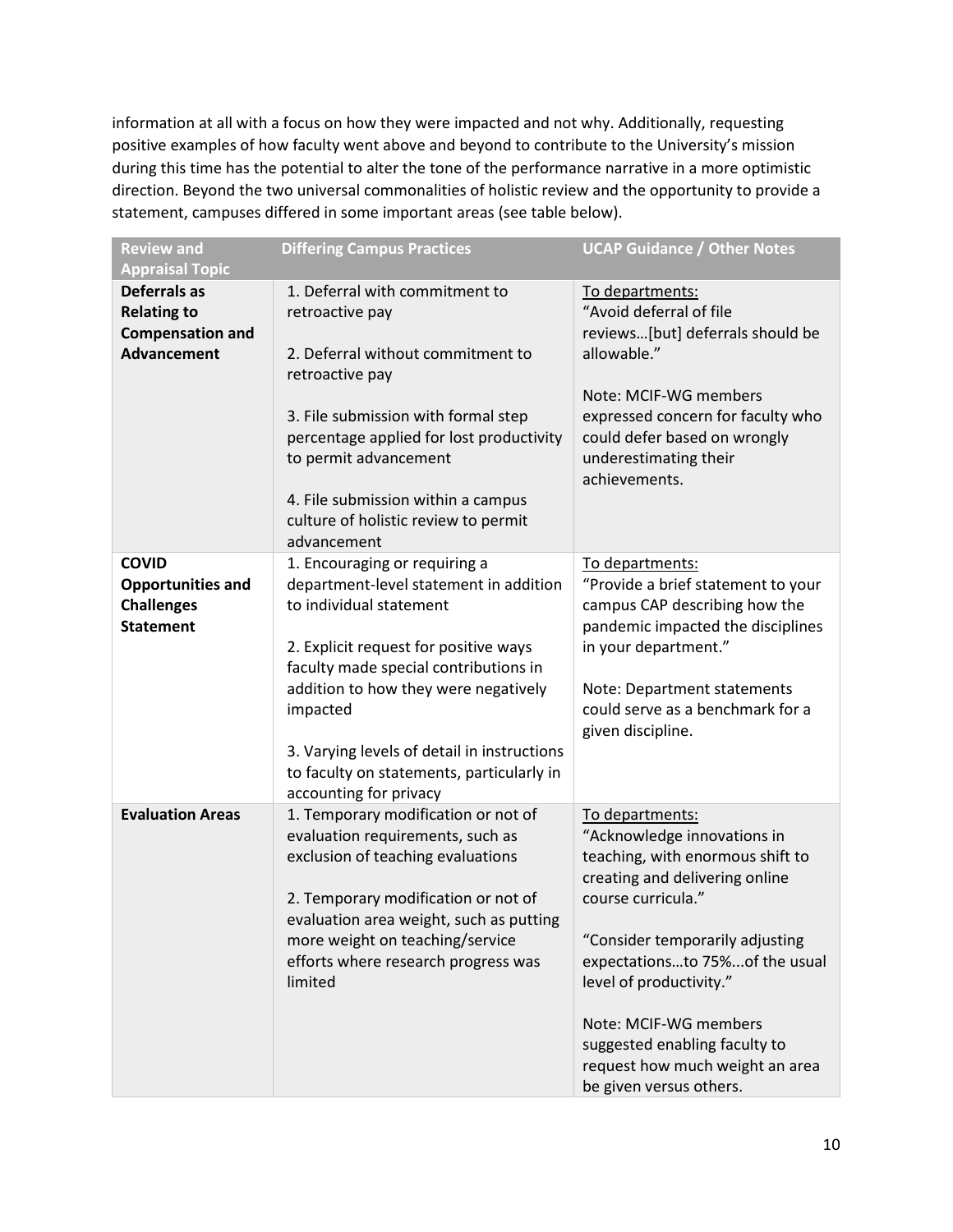Most campuses have not been able to address AC recommendation numbers eleven and three, which call for campus-level funding programs to support research recovery and to enable campus departments more flexibility to allow for teaching duty modifications. This is largely due to resource constraints. Established programs necessarily differ in their scope, eligibility, and award amounts based on the level of resources participating campuses were able to dedicate to them.<sup>[8](#page-11-0)</sup> The WG considered these types of funding to be essential in mitigating the long-term impacts of COVID-19 on faculty and in the recovery of the University, recommending that funding be allocated over five fiscal years.

Five campuses submitted communications to UCOP detailing research recovery programs they had instituted. Two of these were announced recently, with one of these as recent as July 9, 2021. Another that had been in place expired with the end of Fiscal Year 2020-2021, reflecting the challenges of sustaining such funding in the midst of the number of other priorities campuses face.

Eligibility for all of the programs focused on Assistant Professor level faculty, with one having expanded eligibility for Professor-level awardees who needed to report a higher threshold of research losses. One campus initially designed a program with more narrow eligibility requirements for Assistant Professors, however these did not hold in practice. The WG recommends that in the future eligibility for these programs be open to all faculty as senior faculty manage many of the larger research enterprises, with staffing implications, and have reduced access to many federal grants that are targeted more toward junior faculty.

Three of the campuses had an application process with one of the primary criteria being the extent to which COVID-19-related restrictions resulted in lost research productivity and funding. These campuses tended to have higher-dollar awards that could be made if applicants could justify them based on research expenses. Two of the more recent programs that have been launched have a more automated process with flat commitments to all assistant professors of either a specified dollar amount or, in the case of one, the hiring (or extension) of a PhD or MFA student for one academic year, inclusive of tuition, fees, and salary. This latter option allows the campus to tap into specific pools of funding, such as state lottery funds or one-time relief funds, that may not have been able to be used for other purposes. It also addresses the needs of graduate students who also experienced disruptions to their research.

UCOP Academic Affairs highlighted four examples of campuses providing funding for teaching duty modifications to the WG, which, on the whole, relied on more limited resources than funding mechanisms made available for research recovery. One campus was able to offer eligible faculty who apply a quarter of teaching release with an accompanying funds matching program whereby the Office of Academic Personnel would match the department up to \$3,000 per course, up to two courses. Another campus established a program that would provide faculty who applied with a flat amount of funding based on "acute need for assistance" due to the impacts of the pandemic. This funding can be used for a wide range of purposes, including research and teaching support. Other campuses took advantage of state lottery and federal relief funds, available through 2022, to cover the costs of TA classroom support or expanded the use of pre-existing programs set-up to provide limited replacement teaching funds for faculty making use of modified duties provisions.

<span id="page-11-0"></span><sup>&</sup>lt;sup>8</sup> Campuses, in most cases, did not provide the total allocated to each program, though general deductions could be made based on how much funding could be awarded at an individual level.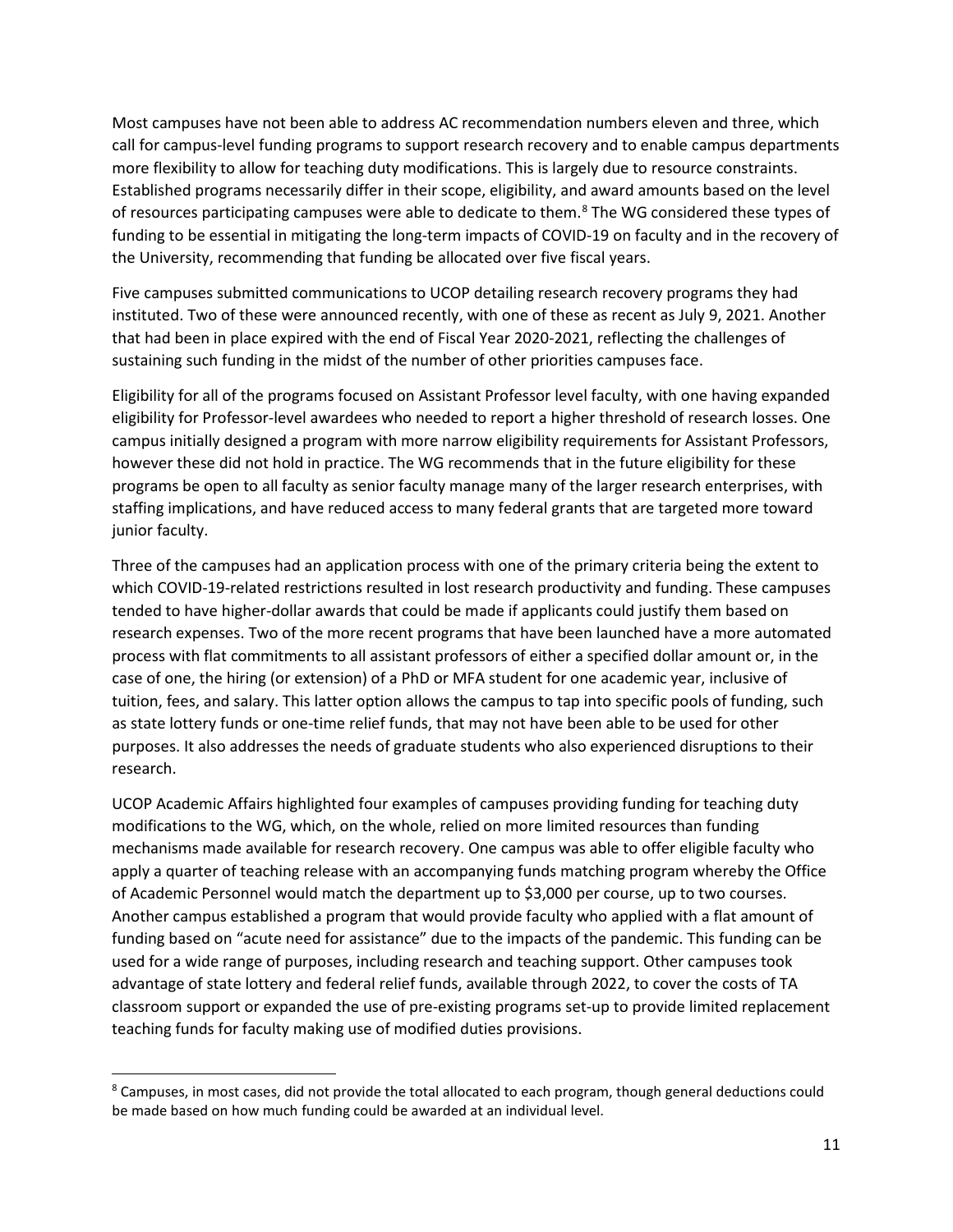# III. MCIF-WG Recommendations in Response to AC Recommendations

As the WG discussed the various ways COVID-19 had impacted faculty across the system, members were very cognizant of how campuses differed with respect to culture, local priorities, resource levels, and in programs or measures that had already been enacted. The WG was also mindful of all the campus efforts that have been ongoing from spring 2020 until present day given different campus considerations.

In this context, the WG reviewed the AC recommendations with an eye toward developing recommendations in response that would provide campuses with flexibility, increase equity across the system, and offer meaningful solutions in areas where faculty have expressed the most concern. In this first stage of the WG's work, MCIF-WG recommendations are centered on the highest priority AC recommendations reviewed above. The WG determined that the best way to both mitigate COVID-19 impacts on faculty across the system and provide the flexibility described above was to put forward a "menu" of options to be selected from based on an individual campus's unique situation. A noteworthy exception where some degree of standardization could be valuable to the system is in the guidance campuses provide to faculty on their inclusion of a "COVID Opportunities and Challenges Statement" in their academic files.

One of the outcomes from the initial June 4 meeting in which the highest priority recommendations were confirmed was an acknowledgement of the resource implications attendant to all of them as well as the indirect relationships they had to other recommendations. AC recommendation numbers eleven and three (funding for research recovery and campus-level funding for teaching duty modifications), of course, have clear need for the allocation of identified funding to be addressed. AC recommendation number four, while focused on how academic files are reviewed, also has indirect resource implications, such as when and whether merit increases are applied when a faculty member requests a file review deferral. Additionally, campus-level funding for teaching duty modifications could be used to buttress Dependent Care Modified Duties programs or make awarding additional sabbatical credit more feasible.

The diagram on page 13 represents cost implications of options put forward by the WG to address the highest ranked AC recommendations and how to consider each in light of each campus's varying resource constraints. For example, one of the actions the WG proposes is that all campuses which have relied heavily on a deferral process for faculty whose work has been impacted by COVID-19, no matter their level of resources, should commit to retroactive pay for these faculty members with rare exception. Deferrals have career and salary implications which, in turn, have equity implications.

The other rings in the diagram represent funding program options the WG recommends establishing based on each campus's assessment of whether it is most resource-constrained, moderately resourceconstrained, or least resource constrained. In summary, the most resource-constrained campuses should prepare to establish a *need-based* grant program, if not already in place, that can provide modest support to faculty who have been hardest hit in the pandemic whether due to personal circumstances or professional circumstances. Campuses that are less constrained are asked to establish programs that have increasing levels of capacity to support faculty in teaching duty modifications and research recovery. Finally, the WG envisions that these funding programs ought to be designed to be sustained or expanded over five years, so campuses, including those that have already implemented similar programs, should keep this in mind as budgetary circumstances change over the next several years. More details on these funding program options can be found on pages 17 – 20.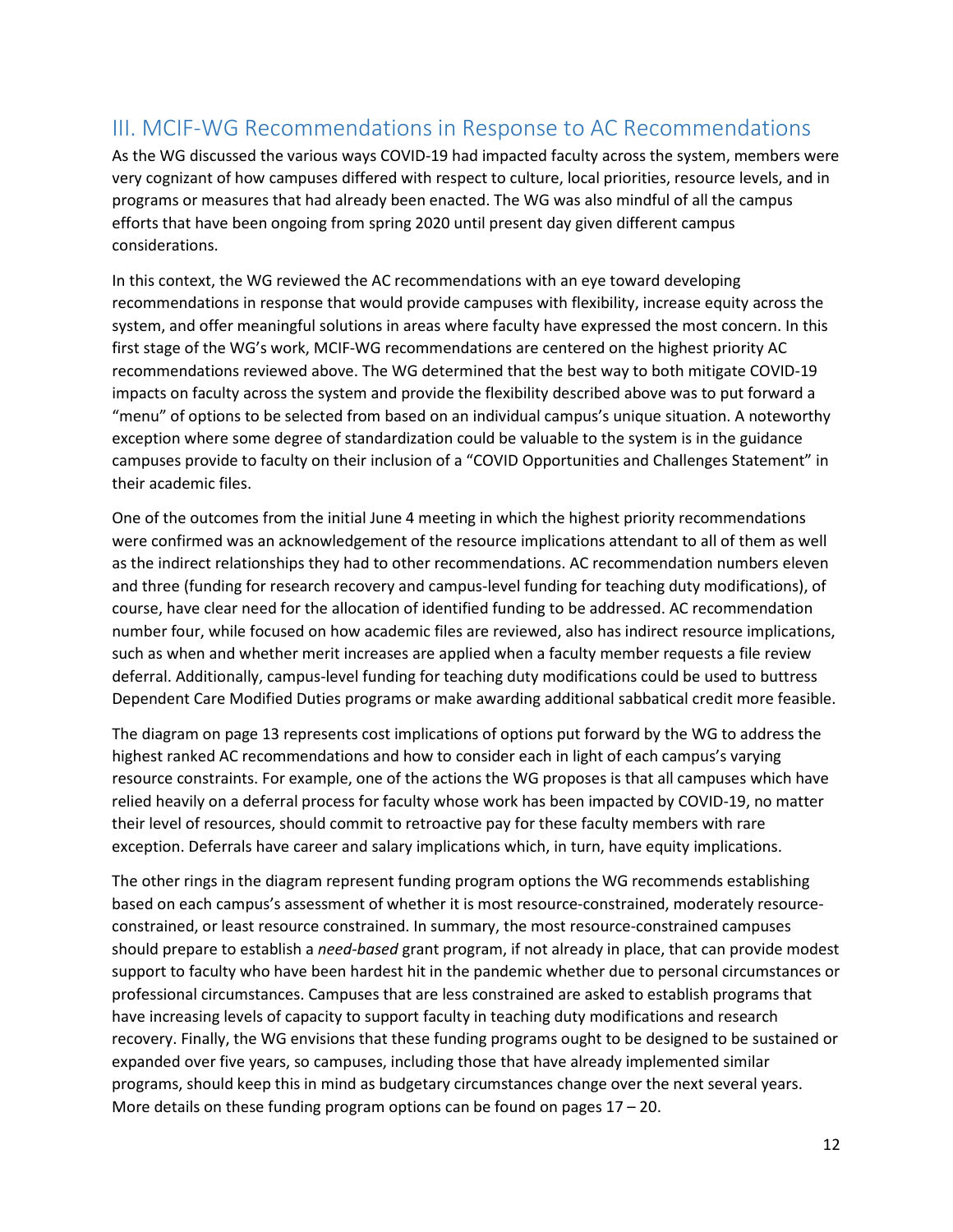**Funding programs to be sustained or expanded based on campus resource constraints (most constrained, moderately constrained, least constrained)**

# 1. Retroactive pay

(all campuses promoting deferrals should make this committment no matter constraints)

#### 2. Need-based grant program

(option for most resource-constrained campuses; single modest amount awarded from central fund)

#### 3. Application-based program

(option for moderately resourceconstrained campuses; a range of amounts awarded from central fund)

# 4. Expanded programs

(option for least resource-constrained campuses; range of amounts for research bridge funding awarded from central fund; campus-level funding for approved teaching modifications managed by schools)

#### *Pandemic Sabbatical Credit Program*

As external support to campuses, the University is also considering a new Pandemic Sabbatical Credit Program that would award faculty additional sabbatical credits for efforts in teaching and/or service over the course of the pandemic. This program, still under discussion, could provide eligible faculty members additional bandwidth to focus on their research goals, which were challenged during the pandemic. Once the program is more fully defined, the University could explore and identify available resources that could complement campus-level funding for approved teaching duty modifications.

#### *MCIF Working Group Recommendations*

The next seven pages include three MCIF Working Group recommendations to be implemented at each campus to address the highest priority AC recommendations. Options have been provided where it makes sense to enable campus flexibility based on individual circumstances.

MCIF-WG Recommendations One and Two are specifically oriented toward addressing the concerns raised in AC recommendation number four (on academic file review). MCIF-WG Recommendation Three hones in on funding programs which relate to AC recommendation numbers eleven and three (campuslevel funding for research recovery and approved teaching duty modifications).

Both MCIF-WG Recommendations Two and Three offer campuses options to choose from in how they address the relevant AC recommendations. MCIF-WG Recommendation One that focuses on COVID Opportunities and Challenges Statements does not include multiple options and does not have direct cost implications, though campus implementation could have implications on salary expenditures and timing of salary expenditures. The purpose of Recommendation One is to help provide faculty with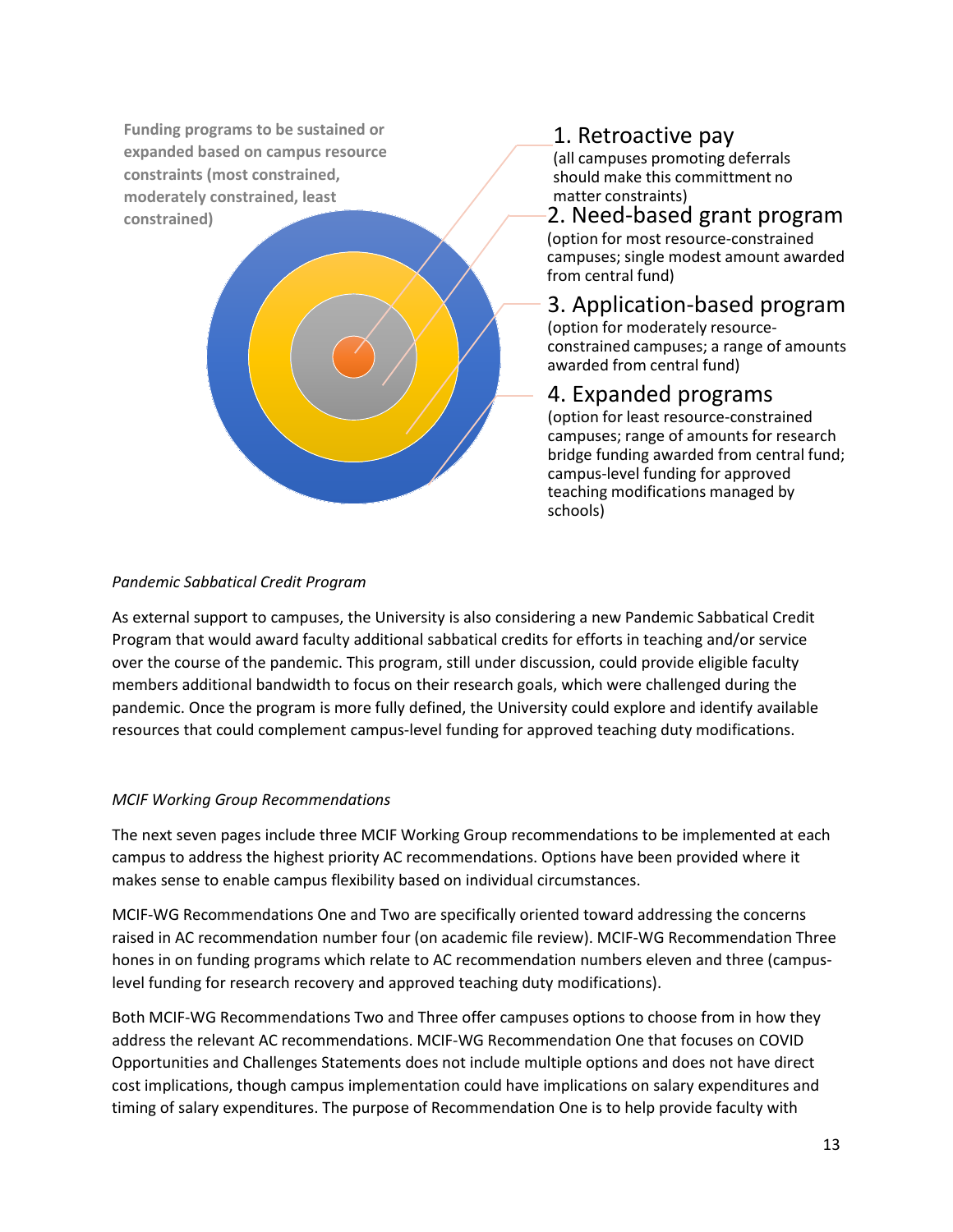similar, if not identical, instructions on how to approach these types of statements in their academic files. It also requests that all departments submit a statement on behalf of the discipline to accompany that of the individual faculty member. It is recommended that campuses review other campus approaches for input.

MCIF-WG Recommendation Two recognizes that campuses have differed in how much emphasis they have put on deferrals as an option versus file submission with the expectation of holistic review. MCIF-WG Recommendation Two Option A recognizes that the use of the deferral mechanism could lead to concerns regarding inequity as individual faculty members may underestimate their achievements vis-àvis their colleagues who chose to submit files. MCIF-WG Recommendation Two Option B recognizes a need for formalization of standards when a campus encourages all to submit files, if not to dictate outcomes, to guide file review and decision-making. MCIF-WG Recommendation Three addresses funding programs, which, as already described, provides options based on campus budgetary situations, though asks campuses to investigate whether expanding modest programs in the future would be a possibility.

Campuses with existing funding programs similar to the options provided should review them in light of the below options to determine whether any modifications or conversions would be warranted that would not be disruptive to faculty. They should consider whether existing programs comport with the spirit of MCIF-WG Recommendation Three below, serve a fair number of faculty of all levels and from across disciplines, and make campus-level resources accessible for both research recovery and teaching duty modifications. They should also consider the relative sustainability of the programs to continue or expand through five fiscal years and any transition plans that may be necessary to enable programs to continue.

# **MCIF-WG Recommendation One Academic Review and Appraisal: COVID Impact Statements**

- *Addresses AC Recommendation Number Four:* Adjust expectations for promotions & merit advances to conform to Achievement Relative to Opportunities principles (with COVID impact statement)
- *Applicable to all campuses that have not already taken all of these actions (no options)*

MCIF-WG recommends the following actions:

- 1. Rebrand these statements as a "COVID Opportunities and Challenges Statement".
- 2. Ensure that guidance to faculty includes the following elements, reviewing other campus approaches as needed:
	- a. Instructions to provide positive contributions made during the pandemic in addition to ways faculty may have been negatively impacted.
	- b. List of examples of what can be included in the statement or questions to help faculty consider what to include.
	- c. A checklist including stock language for common professional circumstances enabling individuals to quickly select situations that pertained to them without divulging personal information. WG members agreed that faculty statements should not include personal information at all with a focus on how they were impacted and not why.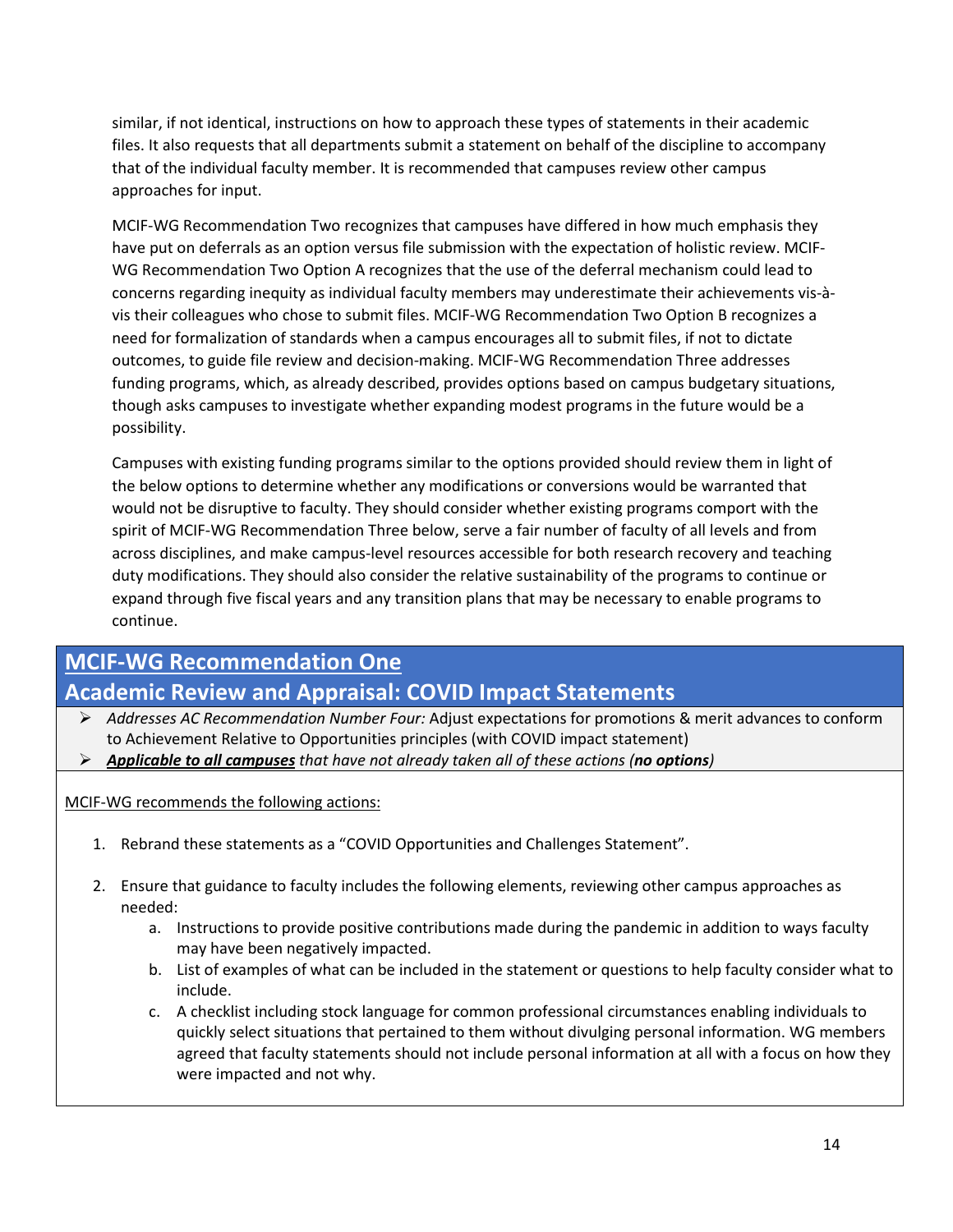# **MCIF-WG Recommendation One**

# **Academic Review and Appraisal: COVID Impact Statements**

- *Addresses AC Recommendation Number Four:* Adjust expectations for promotions & merit advances to conform to Achievement Relative to Opportunities principles (with COVID impact statement)
- *Applicable to all campuses that have not already taken all of these actions (no options)*

#### (*continued from page 14*)

- 3. Draft standard campus language for departments to refer to on how to interpret and apply Achievement Relative to Opportunities principles in file review and confirm broad agreement across departments on this language.
- 4. Require departments to draft a statement on behalf of their discipline which can be used as a benchmark in evaluating individual faculty members from the discipline. This statement ought to reiterate departmental expectations for achieving a merit, tenure, or full professorship in light of Achievement Relative to Opportunities principles and the research, teaching, and service pillars of the University's mission.
- 5. Provide guidance to submitters of external evaluation letters to comment on how COVID impacted the candidate's productivity as well as the field more broadly (including positive contributions).
- 6. Strategically communicate these updates to departments and faculty.

#### **Considerations**

- Campuses differed in the level of guidance provided to faculty on "COVID Impact Statements" (which the WG recommends be rebranded as "COVID Opportunities and Challenges Statements"). As these statements will be in use for up to five years, this is an area where faculty would benefit from some degree of standardization across the campuses.
- Campuses were mixed in their usage of COVID Opportunities and Challenges Statements written by department chairs on behalf of the discipline.
- Campuses have not broadly, if at all, formally requested that submitters of external evaluation letters provide comment on COVID impacts and a candidate's contributions in response.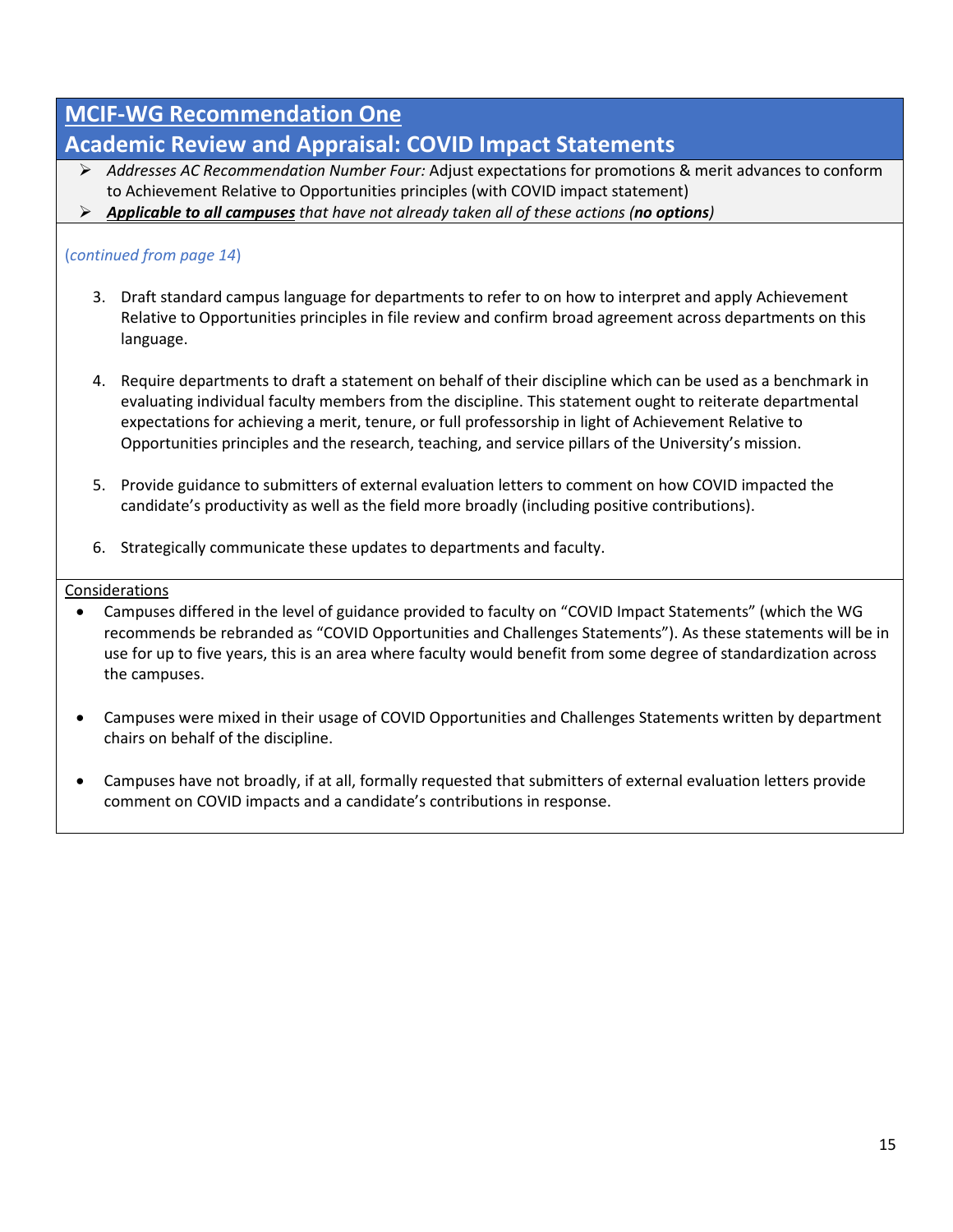| <b>MCIF-WG Recommendation Two</b>                                                                                                                                                                                                                                                                                                                                                                                                                                                                                                                                                                  |                                                                                                                                                                                                                                                                                    |                                                                                                                                                                                                                                                                                                                  |  |
|----------------------------------------------------------------------------------------------------------------------------------------------------------------------------------------------------------------------------------------------------------------------------------------------------------------------------------------------------------------------------------------------------------------------------------------------------------------------------------------------------------------------------------------------------------------------------------------------------|------------------------------------------------------------------------------------------------------------------------------------------------------------------------------------------------------------------------------------------------------------------------------------|------------------------------------------------------------------------------------------------------------------------------------------------------------------------------------------------------------------------------------------------------------------------------------------------------------------|--|
| <b>Academic Review and Appraisal: File Submission &amp; Review</b><br>Addresses AC Recommendation Number Four: Adjust expectations for promotions & merit advances to conform to<br>➤<br>Achievement Relative to Opportunities principles (with COVID impact statement)<br>Each campus should select either Option A or Option B based on which scenario most closely aligns with current<br>➤<br>campus practice.<br>Both options stress the incorporation and communication to faculty and review committees of "Achievement<br>➤<br>Relative to Opportunities" (ARO) principles in file review. |                                                                                                                                                                                                                                                                                    |                                                                                                                                                                                                                                                                                                                  |  |
|                                                                                                                                                                                                                                                                                                                                                                                                                                                                                                                                                                                                    | <b>Recommendation Two: Option A</b>                                                                                                                                                                                                                                                | <b>Recommendation Two: Option B</b>                                                                                                                                                                                                                                                                              |  |
| Scenario: Campus promotes deferral of file review and<br>extension of clock for faculty whose performance period<br>was significantly impacted by COVID-19.                                                                                                                                                                                                                                                                                                                                                                                                                                        |                                                                                                                                                                                                                                                                                    | Scenario: Campus encourages file submission for all<br>faculty no matter how significantly impacted by COVID-19<br>with a commitment to holistic review.                                                                                                                                                         |  |
| MCIF-WG recommends the following actions:                                                                                                                                                                                                                                                                                                                                                                                                                                                                                                                                                          |                                                                                                                                                                                                                                                                                    | MCIF-WG recommends the following actions:                                                                                                                                                                                                                                                                        |  |
| 1.                                                                                                                                                                                                                                                                                                                                                                                                                                                                                                                                                                                                 | Commit to retroactive pay and advancement for<br>faculty in a performance review following a COVID-<br>related deferral.                                                                                                                                                           | Quantify acceptable deviation from normal levels of<br>1.<br>performance, not to dictate file report outcomes,<br>but to serve as a guidepost in reviewing the faculty<br>member's performance according to "Achievement                                                                                         |  |
| 2.                                                                                                                                                                                                                                                                                                                                                                                                                                                                                                                                                                                                 | Issue communication to faculty that lays out<br>expectations for performance review following a<br>COVID-related deferral that take into account<br>"Achievement Relative to Opportunities" principles,<br>including how to incorporate deferral year<br>accomplishments.          | Relative to Opportunities" principles. <sup>9</sup><br>Develop specific criteria to identify when additional<br>2.<br>compensation may be awarded but not a formal<br>step advancement, if appropriate for specific cases.                                                                                       |  |
| 3.                                                                                                                                                                                                                                                                                                                                                                                                                                                                                                                                                                                                 | Develop specific criteria for CAP and review<br>committees to identify rare cases in which a faculty<br>member should not be retroactively paid or<br>advanced and how to sensitively address these<br>cases, with communication to review committees,<br>cognizant Deans, or CAP. | Develop specific criteria for CAP and review<br>3.<br>committees to identify rare cases in which a faculty<br>member should not receive a merit or advancement,<br>outline how these cases should be sensitively<br>handled, and communicate this guidance to review<br>committees, the cognizant Deans, or CAP. |  |
| 4.                                                                                                                                                                                                                                                                                                                                                                                                                                                                                                                                                                                                 | Provide faculty with the opportunity to rank<br>evaluation areas by how much weight they should<br>be given in file review.                                                                                                                                                        | Develop and implement communication plan to<br>4.<br>inform faculty and enable those who may have<br>already deferred to submit a file belatedly.                                                                                                                                                                |  |
| 5.                                                                                                                                                                                                                                                                                                                                                                                                                                                                                                                                                                                                 | Institute a formalized faculty-to-faculty mentorship<br>program that ensures all faculty who deferred have<br>the opportunity to consult with experienced faculty<br>outside of a formal supervisory relationship on this<br>decision.                                             | 5. Provide faculty with the opportunity to rank<br>evaluation areas by how much weight they should<br>be given in file review.                                                                                                                                                                                   |  |

<span id="page-16-0"></span> <sup>9</sup> For example, UCAP guidance to departments suggested reducing expectations to 75%. A few campuses are granting percentages of a step to make up the difference of lost productivity due to COVID or taking into account future performance in light of past performance.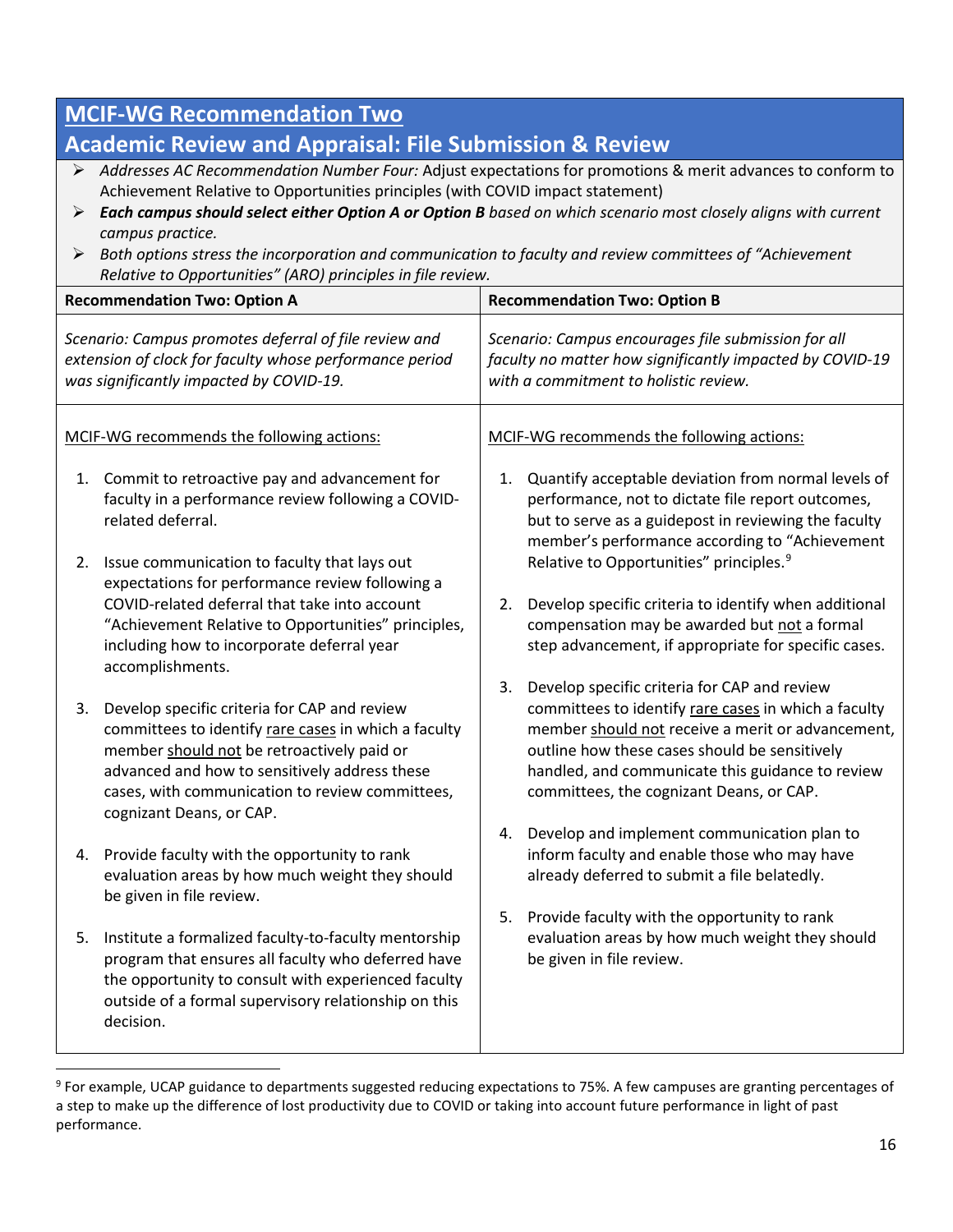#### **Academic Review and Appraisal: File Submission & Review** *Addresses AC Recommendation Number Four:* Adjust expectations for promotions & merit advances to conform to Achievement Relative to Opportunities principles (with COVID impact statement) *Each campus should select either Option A or Option B based on which scenario most closely aligns with current campus practice. Both options stress the incorporation and communication to faculty and review committees of "Achievement Relative to Opportunities" (ARO) principles in file review.* **Recommendation Two: Option A Recommendation Two: Option B** (*Continued from page 16*) Considerations Faculty who determine to defer could overestimate expectations in light of COVID-era based on individual perception. They may face career and salary implications that are avoidable, which could decrease equity. Files withheld from review may not differ greatly from files submitted for review in quality which could create different outcomes for equally performing faculty. • Faculty members who defer file review may not have made their decisions based on consultations with others outside of a formal supervisory relationship. • Some faculty may have put in exorbitant amount of effort into the teaching and service pillars of the University's mission, but withhold their file due to a bias in the review process toward research outcomes and publications. (*Continued from page 16*) Considerations Strategic communication is central to ensuring that all faculty are aware that campus leadership is supportive of having all files go through review. • Setting clear standards of expectation, including for review committees, becomes more important as fewer faculty members self-select out by requesting deferral. • Some faculty may have put in exorbitant amount of effort into the teaching and service pillars of the University's mission, but withhold their file due to a bias in the review process toward research outcomes and publications.

**MCIF-WG Recommendation Two**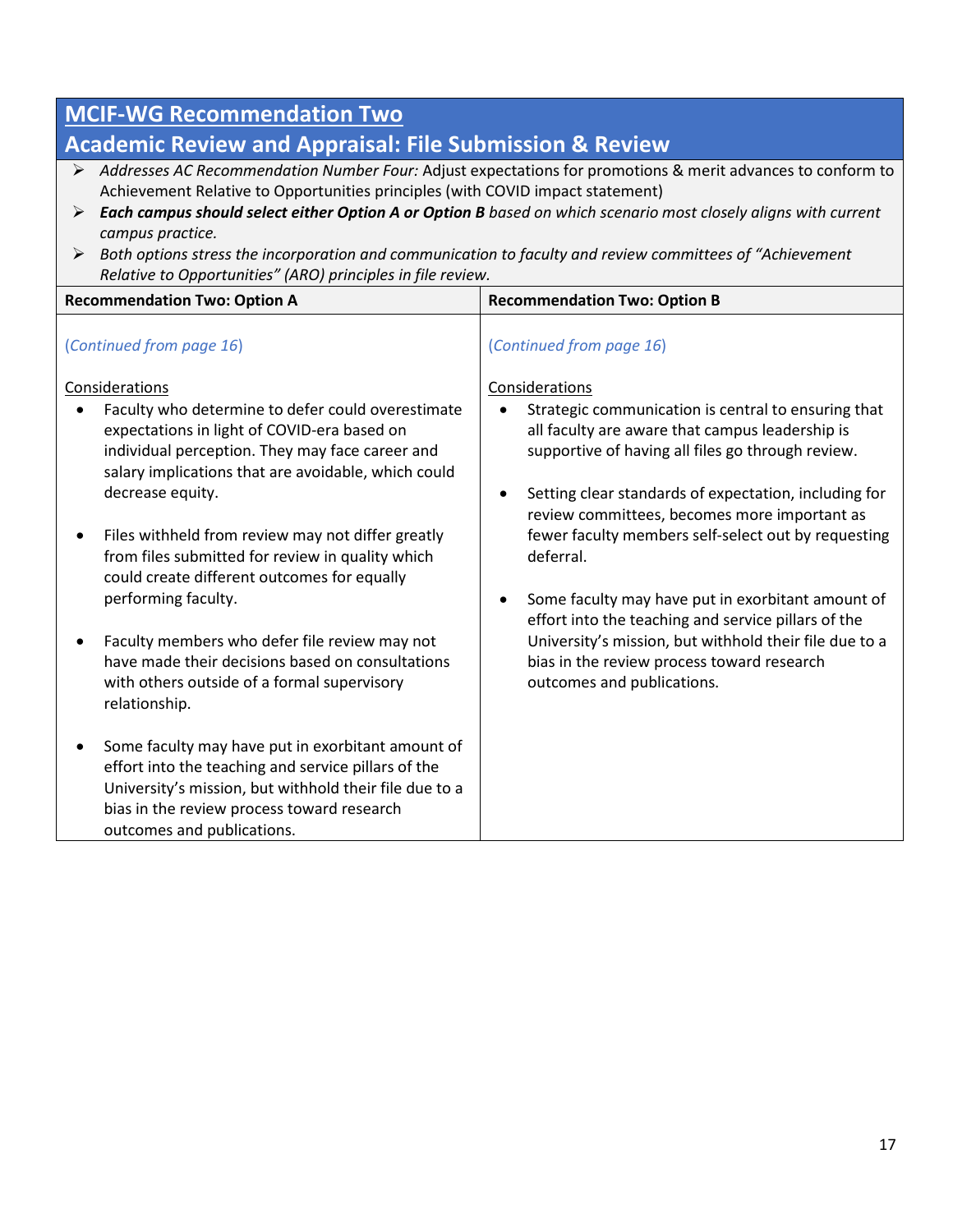# **MCIF-WG Recommendation Three**

### **Funding Programs**

- *Addresses AC Recommendation Number Eleven:* Campus funding mechanisms for research recovery
- *Addresses AC Recommendation Number Three:* Campus-level funding for approved teaching duty modifications
- *Each campus should select Option A, B, or C based on the scenario closest to the campus's current situation.*
- *Campuses with capacity beyond the option that best describes their scenario can incorporate elements of the other options if so doing does not diminish their ability to make resources accessible to a fair number of faculty.*

| Scenario: Campus resources are<br>Scenario: Campus resources are most<br>Scenario: Campus resources are least<br>moderately constrained<br>constrained<br>constrained<br>MCIF-WG recommends the following<br>MCIF-WG recommends the following<br>MCIF-WG recommends the following<br>actions:<br>actions:<br>actions:<br>1. Establish a centrally managed<br>Establish a centrally managed<br>Establish a centrally managed<br>1.<br>1.<br>application-based funding<br>need-based grant program<br>research recovery funding<br>through which all faculty are<br>program for which all faculty<br>program for which all faculty<br>eligible to be awarded a<br>are eligible that can be dually<br>are eligible and that can<br>modest amount to be directed<br>used to support approved<br>provide grants through an<br>toward a wide range of eligible<br>teaching duty modifications or<br>application process for a range<br>expenses. Expenses would<br>expenses related to research<br>of set dollar amounts, including<br>include support for approved<br>recovery, such as hiring (or<br>amounts suitable for larger<br>teaching duty modifications,<br>extending) of graduate<br>research enterprises that were<br>and limited compensation for<br>students or other operational<br>impacted by the pandemic.<br>losses in research productivity,<br>costs.<br>which could include the hiring<br>Set internal targets of how<br>2.<br>(or extending) of graduate<br>Develop a range of set amounts<br>many research recovery grants<br>2.<br>students.<br>from lowest to highest the<br>the campus is able to issue<br>campus is willing and able to<br>each fiscal year for which<br>provide as grants to faculty<br>2. Set an internal target of how<br>over the course of each fiscal<br>maximum amount based on<br>many such grants the campus<br>expects to be able to provide<br>that number. The internal<br>year and under what<br>each fiscal year in order to<br>target for the lowest possible<br>circumstances.<br>gauge fairness in distribution<br>amount should remain<br>across individuals and<br>Set internal targets of how<br>constant, keeping grants<br>3.<br>accessible to a fair number of<br>disciplines.<br>many grants of each amount<br>the campus would be able to<br>faculty members, unless<br>3. Develop a sustainability plan<br>distribute. The internal target<br>insufficient faculty apply by<br>for fund to continue as is for<br>for the lowest possible amount<br>deadline set by the campus.<br>over five years or expand to<br>should remain constant,<br>Options B or C.<br>keeping grants accessible to a<br>Establish a separate pool of<br>3.<br>fair number of faculty<br>funding for distribution to<br>members, unless insufficient<br>departments/disciplines for<br>approved teaching duty<br>faculty apply by deadline set by | <b>Recommendation Three: Option A</b> | <b>Recommendation Three: Option B</b> | <b>Recommendation Three: Option C</b>                          |  |
|--------------------------------------------------------------------------------------------------------------------------------------------------------------------------------------------------------------------------------------------------------------------------------------------------------------------------------------------------------------------------------------------------------------------------------------------------------------------------------------------------------------------------------------------------------------------------------------------------------------------------------------------------------------------------------------------------------------------------------------------------------------------------------------------------------------------------------------------------------------------------------------------------------------------------------------------------------------------------------------------------------------------------------------------------------------------------------------------------------------------------------------------------------------------------------------------------------------------------------------------------------------------------------------------------------------------------------------------------------------------------------------------------------------------------------------------------------------------------------------------------------------------------------------------------------------------------------------------------------------------------------------------------------------------------------------------------------------------------------------------------------------------------------------------------------------------------------------------------------------------------------------------------------------------------------------------------------------------------------------------------------------------------------------------------------------------------------------------------------------------------------------------------------------------------------------------------------------------------------------------------------------------------------------------------------------------------------------------------------------------------------------------------------------------------------------------------------------------------------------------------------------------------------------------------------------------------------------------------------------------------------------------------------------------------------------------------------------------------------------------------------------------------------------------------------------------------------------------------------------------------------------------|---------------------------------------|---------------------------------------|----------------------------------------------------------------|--|
|                                                                                                                                                                                                                                                                                                                                                                                                                                                                                                                                                                                                                                                                                                                                                                                                                                                                                                                                                                                                                                                                                                                                                                                                                                                                                                                                                                                                                                                                                                                                                                                                                                                                                                                                                                                                                                                                                                                                                                                                                                                                                                                                                                                                                                                                                                                                                                                                                                                                                                                                                                                                                                                                                                                                                                                                                                                                                            |                                       |                                       |                                                                |  |
| the campus.                                                                                                                                                                                                                                                                                                                                                                                                                                                                                                                                                                                                                                                                                                                                                                                                                                                                                                                                                                                                                                                                                                                                                                                                                                                                                                                                                                                                                                                                                                                                                                                                                                                                                                                                                                                                                                                                                                                                                                                                                                                                                                                                                                                                                                                                                                                                                                                                                                                                                                                                                                                                                                                                                                                                                                                                                                                                                |                                       |                                       | amounts and determine a grant<br>modifications, a distribution |  |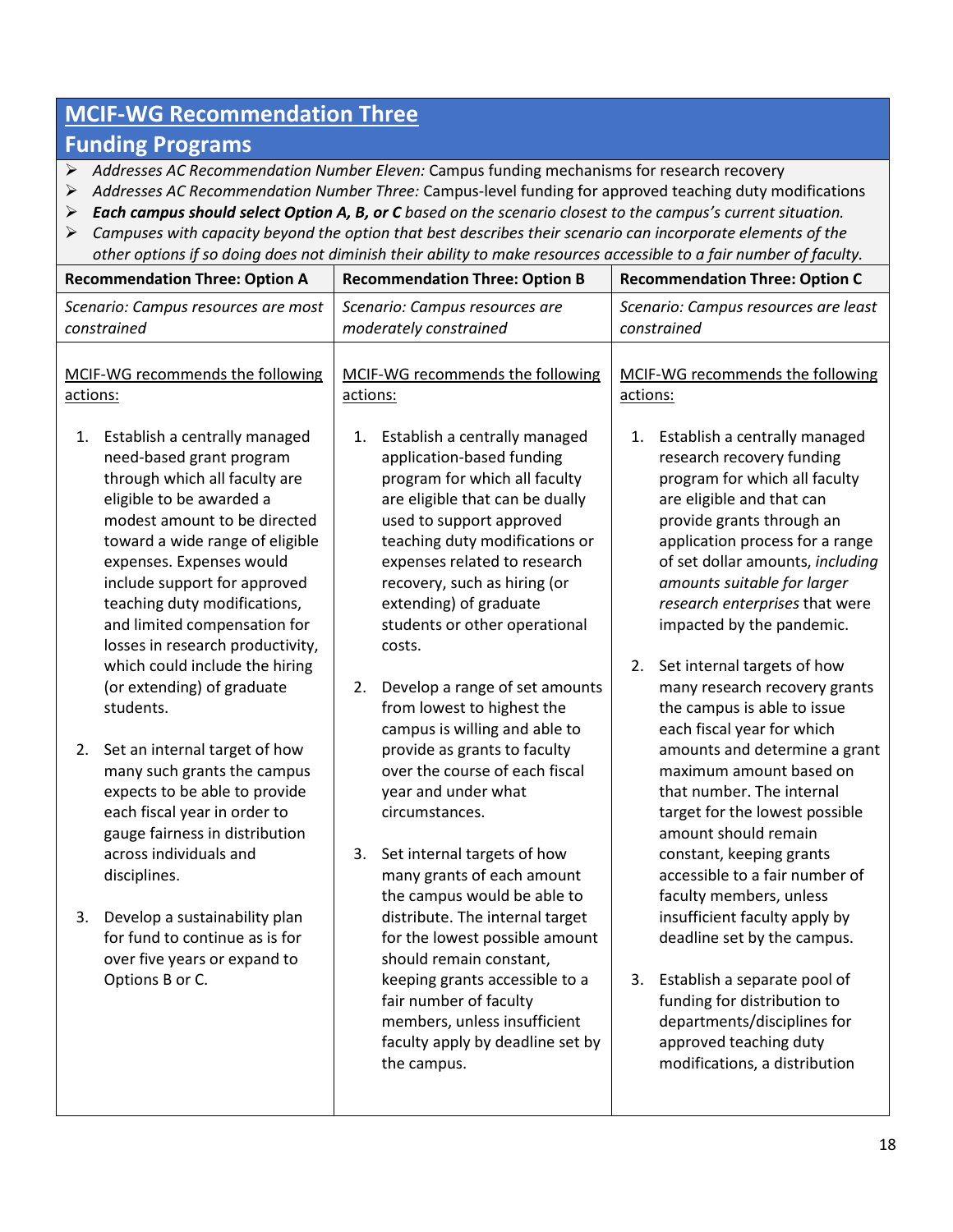# **MCIF-WG Recommendation Three**

#### **Funding Programs**

- *Addresses AC Recommendation Number Eleven:* Campus funding mechanisms for research recovery
- *Addresses AC Recommendation Number Three:* Campus-level funding for approved teaching duty modifications
- *Each campus should select Option A, B, or C based on the scenario closest to the campus's current situation.*
- *Campuses with capacity beyond the option that best describes their scenario can incorporate elements of the other options if so doing does not diminish their ability to make resources accessible to a fair number of faculty.*

| <b>Recommendation Three: Option A</b>                                                                                                                                                                                                                                                                                                              | <b>Recommendation Three: Option B</b>                                                                                                                                                                                                                                                                                                                                      | <b>Recommendation Three: Option C</b>                                                                                                                                                                                                                                                                                                                                                            |
|----------------------------------------------------------------------------------------------------------------------------------------------------------------------------------------------------------------------------------------------------------------------------------------------------------------------------------------------------|----------------------------------------------------------------------------------------------------------------------------------------------------------------------------------------------------------------------------------------------------------------------------------------------------------------------------------------------------------------------------|--------------------------------------------------------------------------------------------------------------------------------------------------------------------------------------------------------------------------------------------------------------------------------------------------------------------------------------------------------------------------------------------------|
| (continued from page 18)                                                                                                                                                                                                                                                                                                                           | (continued from page 18)                                                                                                                                                                                                                                                                                                                                                   | (continued from page 18)                                                                                                                                                                                                                                                                                                                                                                         |
|                                                                                                                                                                                                                                                                                                                                                    | Develop a sustainability plan<br>4.<br>for fund to continue as is for<br>over five years or expand.                                                                                                                                                                                                                                                                        | based on the ratio of average<br>courses taught in a<br>semester/quarter per<br>department faculty member.                                                                                                                                                                                                                                                                                       |
|                                                                                                                                                                                                                                                                                                                                                    |                                                                                                                                                                                                                                                                                                                                                                            | Provide guidance to deans to<br>4.<br>ensure that teaching duty<br>modification funding will be<br>fairly and proportionately<br>distributed among faculty<br>members, taking into account<br>that teaching loads vary by<br>discipline and faculty members.<br>Other factors outside of the<br>control of the faculty member<br>can also be taken into<br>consideration in decision-<br>making. |
|                                                                                                                                                                                                                                                                                                                                                    |                                                                                                                                                                                                                                                                                                                                                                            | Develop a sustainability plan<br>5.<br>for fund to continue as is for<br>over five years or expand.                                                                                                                                                                                                                                                                                              |
| Considerations<br>Applicants would need to<br>establish the extent to which<br>the pandemic disrupted their<br>work and/or research relative<br>to other applicants, so requests<br>should be reviewed in groups.<br>Course load, extent of research<br>losses, career implications, and<br>other similar factors should be<br>taken into account. | Considerations<br>Hiring or extending of graduate<br>٠<br>students or TAs can be done<br>through state lottery funds or<br>one-time relief funds. One-time<br>relief funds are available<br>through 2022.<br>Applications should be<br>reviewed in groups to allow for<br>cross-comparison and informed<br>decision-making. Course load,<br>extent of research losses, and | Considerations<br>Where resources exist, WG<br>$\bullet$<br>members noted the high<br>expenses it takes to fund<br>certain types of research to<br>build back up the University's<br>research capacity.<br>WG members noted such<br>programs are particularly<br>important for faculty on soft<br>money.                                                                                         |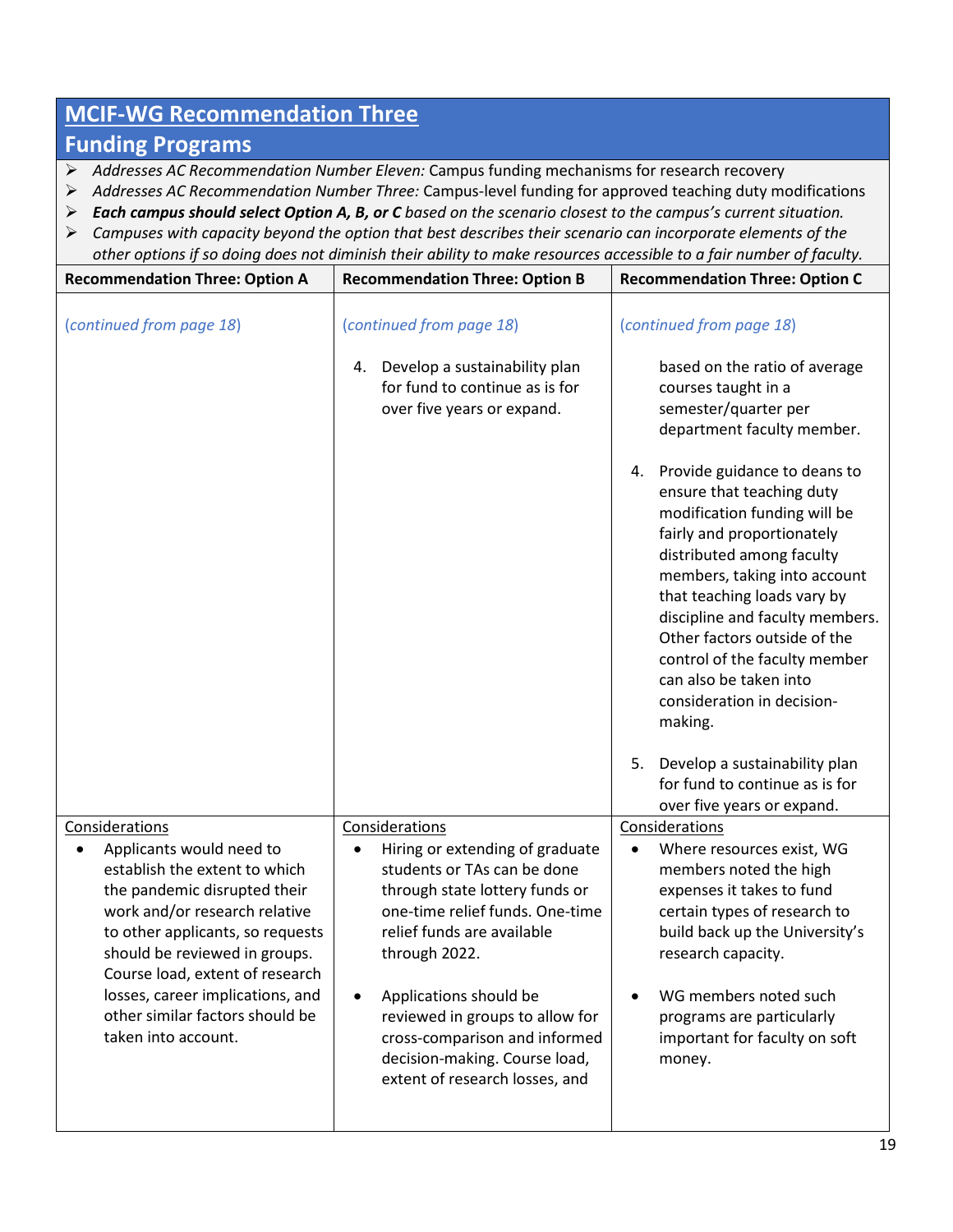# **MCIF-WG Recommendation Three**

## **Funding Programs**

- *Addresses AC Recommendation Number Eleven:* Campus funding mechanisms for research recovery
- *Addresses AC Recommendation Number Three:* Campus-level funding for approved teaching duty modifications
- *Each campus should select Option A, B, or C based on the scenario closest to the campus's current situation.*
- *Campuses with capacity beyond the option that best describes their scenario can incorporate elements of the other options if so doing does not diminish their ability to make resources accessible to a fair number of faculty.*

| <b>Recommendation Three: Option A</b>                                                                                                                                                                                                                                                                                                                                                                                                                                                                                                                                                                                                                                                     | unch options if so doing does not all illinish their dointy to make resources accessible to a fair hamber of facalty.<br><b>Recommendation Three: Option B</b>                                                                                                                                                                                                                                                                                                                                                                                                                                                                                                                                                                                                                                                                                                                                                                                                                                                                                                                                                      | <b>Recommendation Three: Option C</b>                                                                                                                                                                                                                                                                                                                                                                                                                                                                                                                                                                                                                                                                                                                                                        |
|-------------------------------------------------------------------------------------------------------------------------------------------------------------------------------------------------------------------------------------------------------------------------------------------------------------------------------------------------------------------------------------------------------------------------------------------------------------------------------------------------------------------------------------------------------------------------------------------------------------------------------------------------------------------------------------------|---------------------------------------------------------------------------------------------------------------------------------------------------------------------------------------------------------------------------------------------------------------------------------------------------------------------------------------------------------------------------------------------------------------------------------------------------------------------------------------------------------------------------------------------------------------------------------------------------------------------------------------------------------------------------------------------------------------------------------------------------------------------------------------------------------------------------------------------------------------------------------------------------------------------------------------------------------------------------------------------------------------------------------------------------------------------------------------------------------------------|----------------------------------------------------------------------------------------------------------------------------------------------------------------------------------------------------------------------------------------------------------------------------------------------------------------------------------------------------------------------------------------------------------------------------------------------------------------------------------------------------------------------------------------------------------------------------------------------------------------------------------------------------------------------------------------------------------------------------------------------------------------------------------------------|
| (continued from page 19)<br>Balance would need to be<br>struck between number of<br>grants and dollar-amount of<br>the grants while making them<br>accessible to a fair number of<br>faculty members.<br>Hiring or extending of graduate<br>$\bullet$<br>students or TAs can be done<br>through state lottery funds or<br>one-time relief funds. One-time<br>relief funds are available<br>through 2022.<br>Applicants seeking this funding<br>٠<br>to compensate for research<br>losses that do not entail<br>teaching duty modifications or<br>hiring additional research<br>support should explain how<br>they could use the modest<br>funding to meaningfully<br>recover from losses. | (continued from page 19)<br>other similar factors should be<br>taken into account.<br>If a deadline for the lowest<br>$\bullet$<br>grant amount is set earlier in<br>the fiscal year and not all<br>funding set aside is used, the<br>campus could choose to issue<br>fewer, larger grants later in the<br>fiscal year.<br>Applicants seeking this funding<br>$\bullet$<br>to compensate for research<br>losses that do not entail<br>teaching duty modifications or<br>hiring additional research<br>support should explain, not<br>only the purpose of the<br>research, but how limited grant<br>funding amount will set them<br>up for success in recovery of a<br>larger research enterprise.<br>Larger research resource needs<br>$\bullet$<br>may emerge in two to three<br>years when faculty look to<br>renew grant funding.<br>As teaching loads are variable<br>across disciplines, an equitable<br>approach could mean directing<br>more teaching modification<br>funding to disciplines with<br>greater teaching loads and<br>more research recovery<br>funding going toward<br>applicable disciplines. | (continued from page 19)<br>WG members pointed out that<br>the need for bridge funding for<br>research may increase<br>substantially two to three years<br>from now due to lost<br>productivity during peak COVID<br>era.<br>Applications should be<br>٠<br>reviewed in groups to allow for<br>cross-comparison and informed<br>decision-making. Course load,<br>extent of research losses, and<br>other similar factors should be<br>taken into account.<br>Campuses should be mindful<br>that teaching loads are variable<br>across disciplines, so an<br>equitable approach could entail<br>more teaching modification<br>funding being directed to<br>disciplines with the larger<br>teaching loads and more<br>research recovery funding<br>being directed toward those<br>disciplines. |
|                                                                                                                                                                                                                                                                                                                                                                                                                                                                                                                                                                                                                                                                                           |                                                                                                                                                                                                                                                                                                                                                                                                                                                                                                                                                                                                                                                                                                                                                                                                                                                                                                                                                                                                                                                                                                                     | 2                                                                                                                                                                                                                                                                                                                                                                                                                                                                                                                                                                                                                                                                                                                                                                                            |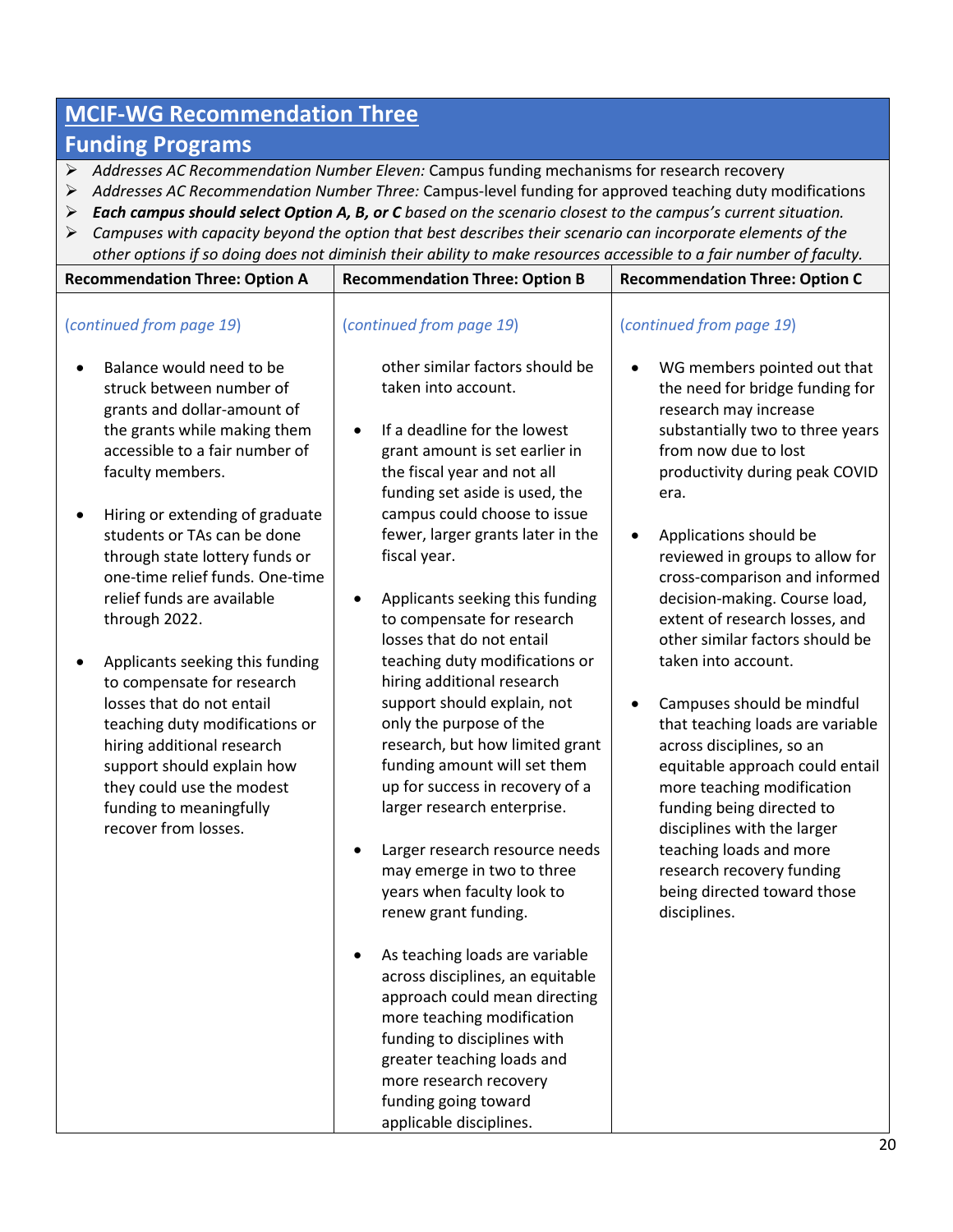# IV. Conclusion

Over the past year and a half, University of California faculty have faced a number of different impacts stemming from the COVID-19 pandemic and the necessary response. Faculty have met the challenges that have come their way with admirable fortitude and resilience, continuing to show up every day to advance the three pillars of the University's mission in teaching, research, and service as well as diversity and equity goals. At the same time, many faculty members faced increased dependent care responsibilities and some were directly affected by the virus or their families were.

The impacts of COVID-19 did not fall evenly across the University. There were disparate impacts based on gender and race, on career phase and hiring type, as well as discipline. Additionally, some campuses were better equipped to manage these impacts, which is reflected in the campus actions that were able to be taken earlier to address AC recommendation numbers four, eleven, and three discussed in this preliminary report. AC recommendation numbers eleven and three which call for funding programs for research and approved teaching duty modifications were particularly a tall order for some given budgetary circumstances during the peak of the pandemic.

Faculty play a central role to the University's mission. As the University transitions out of the most difficult period of the pandemic and considers strategies that will keep the University on its continued trajectory of excellence, it should not overlook how addressing COVID-19 impacts on faculty will amplify the success of these strategies.

This preliminary report reflects the Mitigating COVID-19 Impacts on Faculty Working Group's initial review and prioritization of 21 recommendations drafted by the UCFW and UCAADE and that were reviewed by the Academic Council, Provost Michael T. Brown, and President Michael V. Drake. While the MCIF-WG will reconvene in the fall of 2021 to further consider the other 18 Academic Council recommendations, the MCIF-WG deliberately narrowed their focus on developing and proposing recommendations to address the three AC recommendations they ranked as highest priority. They took this approach with the objective of enabling the University system and campus leadership to act swiftly in Fall 2021 on a few of the most pressing areas of concerns: academic review and appraisal, funding for research recovery, and campus-level funding for approved teaching duty modifications.

The MCIF-WG recognizes that the system and campuses both continue to face resource constraints, but views costs associated with the highest-ranked AC recommendations as of sufficient importance to warrant prioritizing the identification of funds that can be allocated to these purposes. They encourage leadership to seriously consider the three MCIF-WG recommendations put forward on pages 14 - 20 and how these can be implemented, or in the case of campuses that have already taken some of these actions, how programs can be sustained or expanded over five years.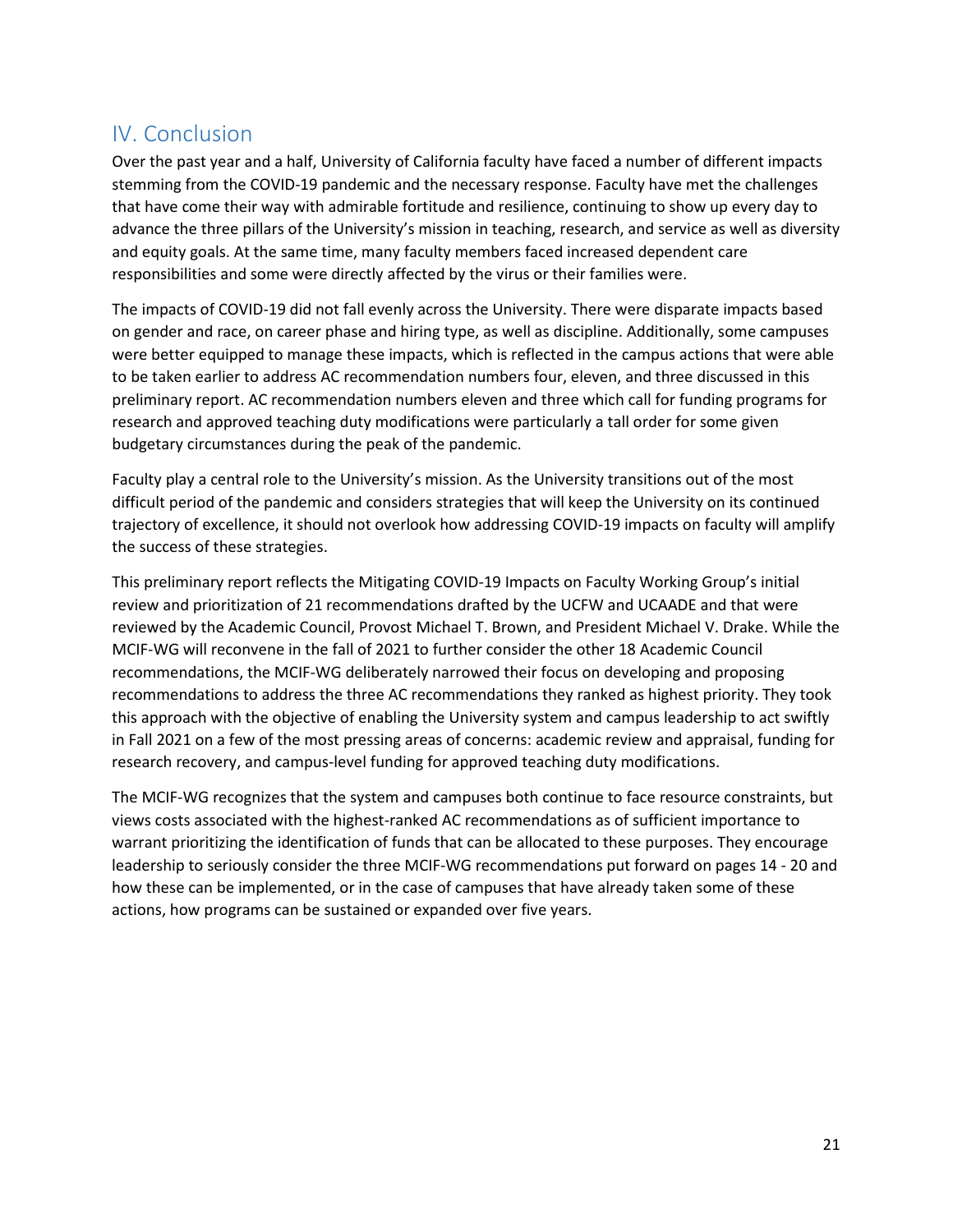#### UNIVERSITY OF CALIFORNIA

BERKELEY • DAVIS • IRVINE • LOS ANGELES • MERCED • RIVERSIDE • SAN DIEGO • SAN FRANCISCO (SVANTA BARBARA • SANTA BARBARA • SANTA CRUZ



OFFICE OF THE PROVOST AND EXECUTIVE VICE PRESIDENT FOR ACADEMIC AFFAIRS OFFICE OF THE PRESIDENT 1111 Franklin Street, 12th Floor Oakland, California 94607-5200

October 25, 2021

#### **CHANCELLORS** EXECUTIVE VICE CHANCELLORS/PROVOSTS

Dear Colleagues:

Enclosed please find the first of two reports from the joint Academic Senate-Administration working group on mitigating the impact of COVID-19 on faculty. I convened the working group this past April at the request of President Michael V. Drake in response to Academic Council recommendations from January 2021 on mitigating COVID-19 impacts on faculty advancement, morale, work-life balance, and dependent care responsibilities.

The intent of this first report, and of the work group's phased approach overall, is to prioritize recommendations that campuses can implement in the immediate and near term. These recommendations are informed by an assessment of work that has already been done across the UC and the work group's consensus on the most acute impacts to faculty. They address the three recommendations ranked as the highest priority by the working group from the Academic Council's fifteen recommendations. These relate to holistic academic review and appraisal, research recovery funding, and campus-level funding for approved teaching duty modifications. The working group will continue its work to address the additional recommendations in detail in its second report, expected in spring 2022.

This report provides campuses with the autonomy to determine the level of this investment or whether a given option needs further customization to meet the needs of the campus. Some investments may be needed to meaningfully implement some of these recommendations and different campuses may have already implemented some of them. As you review the recommendations, I encourage you to consider the return on that investment. Faculty outcomes are central to the University's mission; implementing these measures will both positively impact the excellence and diversity of your academic personnel, benefitting your campus and the system as a whole.

Please share these recommendations with your academic departments, schools, and academic personnel reviewing bodies for their consideration, especially given the upcoming cycle of reviews. If you have any comments or feedback, please send them to my executive assistant at [aimee.chang@ucop.edu.](mailto:aimee.chang@ucop.edu)

Sincerely,

Michael J. Brown

Michael T. Brown, Ph.D. Provost and Executive Vice President for Academic Affairs